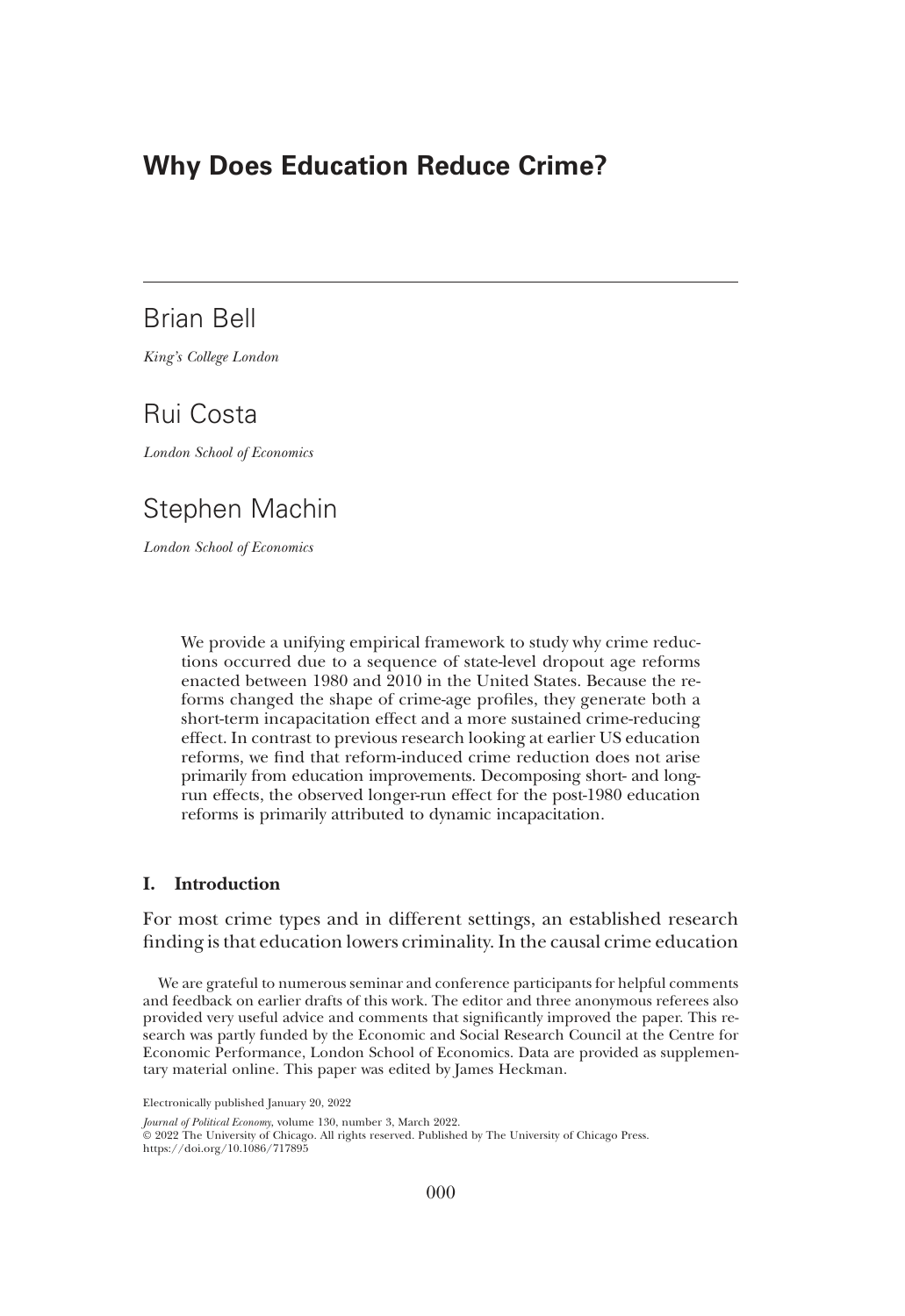literature, this finding frequently emerges in studies when increases in school dropout age resulting from changes made to compulsory school leaving (CSL) laws simultaneously boost education and reduce crime.<sup>1</sup> What is currently less well understood is how and why this education policy–induced crime reduction comes about.

This paper makes the argument that additional insight can be gained by zooming in on the dynamics of policy-induced shifts in the age structure of criminality that occur from the enactment and implementation of CSL laws. In particular, the scope for law changes to alter crime-age profiles is studied to develop a better understanding of the reasons why education lowers crime. The critical insight is that because CSL reforms change the shape of crime-age profiles, they generate both a short-term incapacitation effect together with a more sustained, longer-run crimereducing effect. This latter long-run effect can come about through education improving productivity or because short-run incapacitation displays state dependence that generates dynamic incapacitation.

This paper presents empirical work to show that the balance between education-induced productivity boosts, on the one hand, and dynamic incapacitation, on the other, has shifted over time in the United States. The key factor in the way CSL reforms that occurred since 1980 explain the crime-education relation is dynamic incapacitation and not improved productivity from more education, as was the case in earlier research (most notably, Lochner and Moretti 2004).

Evidence from the school dropout age reforms enacted in the United States over the past four decades very clearly shows that these policies have significantly altered crime-age profiles. This change in the shape is shown to be consistent with there being both a temporary incapacitation effect and a more sustained, postincapacitation age crime-reducing effect. These combine to generate sizable crime reductions from school dropout age policy reforms.<sup>2</sup> On the basis of empirical tests that decompose shortand long-run effects, the observed longer-run effect for the post-1980 education reforms is primarily attributed to dynamic incapacitation.

 $<sup>1</sup>$  Such law changes have been studied in a range of settings to show that a beneficial un-</sup> intended consequence of them is reduced criminality—see Lochner and Moretti (2004), Machin, Marie, and Vujic (2011), Hjalmarsson, Holmlund, and Lindquist (2015), and Bell, Costa, and Machin (2016), among others. The latter paper was pretty much a replication of Lochner and Moretti (2004) studying more recent dropout age reforms. While this paper uses an update of data used there, the focus is very much on pushing the study of crimereducing effect of education in a number of novel directions, including developing a new empirical framework based on crime-age profiles, pinning down better estimates, and looking closely at the reasons why dropout age reforms embodied in CSLs reduce crime.

<sup>2</sup> Without placing as much focus on the scope to affect crime-age profiles, Chan (2012) also studies crime reduced forms using US data. A related paper, based on Danish register data, is by Landersø, Nielsen, and Simonsen (2017), who studied the crime impact of reforming the age of school entry.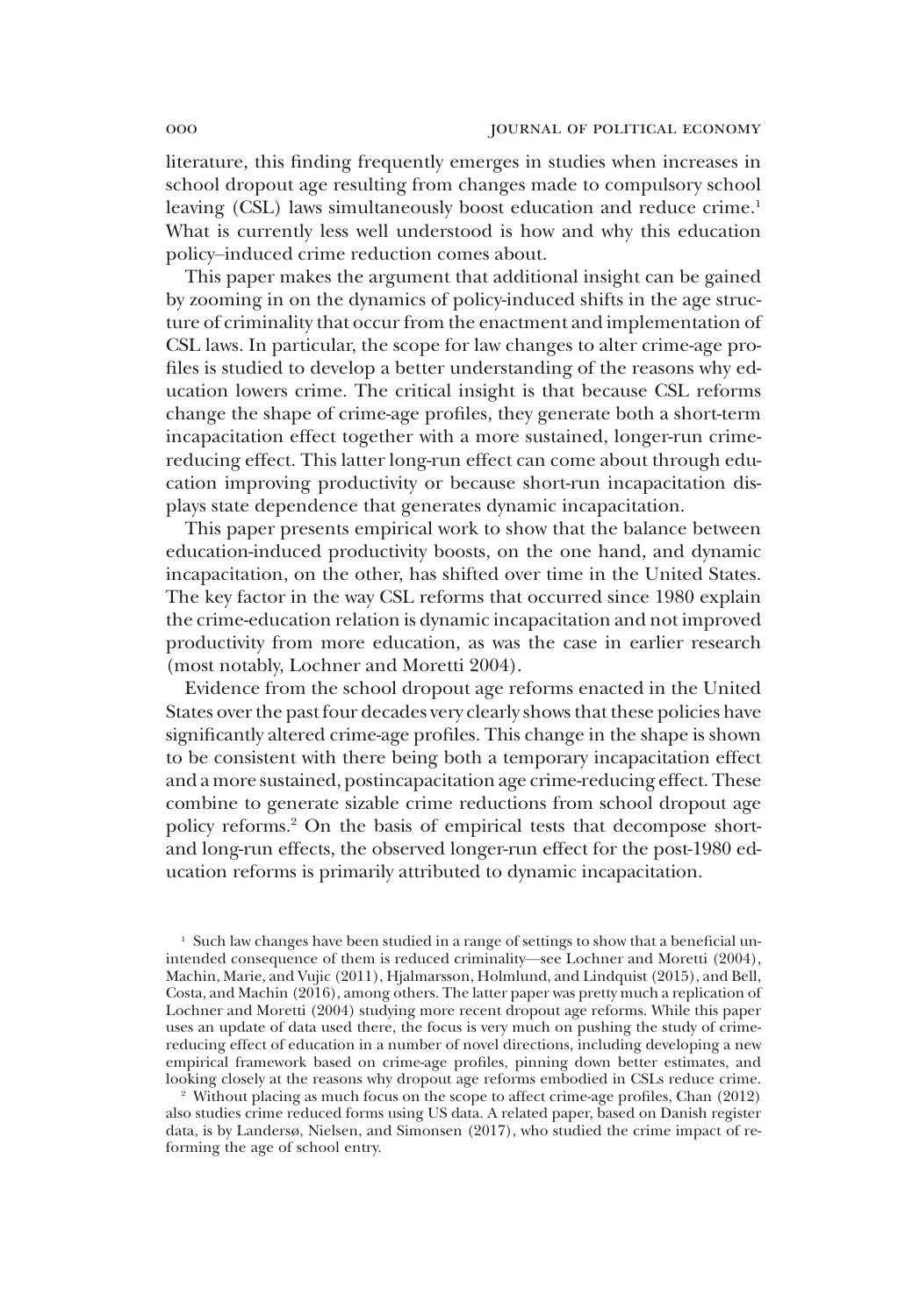The rest of the paper is structured as follows. Section II first discusses crime-age profiles and then outlines a framework where changes in school leaving ages have scope to shift and alter the shape and structure of crimeage profiles. This is then discussed in the context of existing research. Section III describes the data, offers some initial descriptive analysis of compulsory school leaving laws, and presents the research design used in the empirical work contained here. Section IV reports the main results on the impact of dropout age reforms on crime-age profiles. Section V provides further discussion and examines evidence on the mechanisms by which dropout reforms reduce criminality. Section VI offers conclusions.

### II. Theoretical Considerations and Existing Research

## *A. Crime-Age Profiles*

The crime-age profile is a well-established empirical regularity. Almost 200 years ago, Adolphe Quetelet presented evidence that crime in earlynineteenth-century France peaked when individuals were in their late teens (Quetelet 1831 [1984]). Subsequent research has confirmed the existence of a strong crime-age pattern in many settings, with crime peaking in the late teens and declining quite rapidly thereafter.<sup>3</sup>

Figure 1 shows this for US males using arrest rates, with a peak rate at age 18 and declines thereafter. In a well-known study, Hirschi and Gottfredson (1983) conjecture that crime-age profiles are broadly invariant over time and space. They suggest criminals can be identified by their lack of self-control, which is determined well before adolescence and subsequently persists throughout life. At first sight, such a hypothesis would seem to imply that the crime-age profile should be reasonably flat. To avoid this conclusion, Hirschi and Gottfredson (1983) suggest that offenders burn out over time—via maturation—and that exposure to criminal opportunities decline as activity patterns change with age. By contrast, Sampson and Laub (1993, 2005) focus on the life course of criminal activity and highlight how events such as family, relationships, schooling, and employment change as one ages. These life-cycle dynamics of crime generate the crime-age profile, with the inverse U-shape coming about from patterns of crime onset, specialization, and desistance that occur as individuals get older.<sup>4</sup>

<sup>3</sup> Sullivan (2012) offers a theoretical review, and Siennick and Osgood (2008) present a review of empirical work and findings.

<sup>4</sup> A large body of evidence in criminology has studied these issues (e.g., Greenberg [1985] presents evidence that peak crime age and the subsequent decline differs across crime types, localities, race, and gender, while Hansen [2003] shows that crime-age profile differs with education; for further discussion, see Cohen and Vila [1996] or the meta study of Pratt and Cullen [2000]). In economics, Grogger (1998) examines how changing returns to legal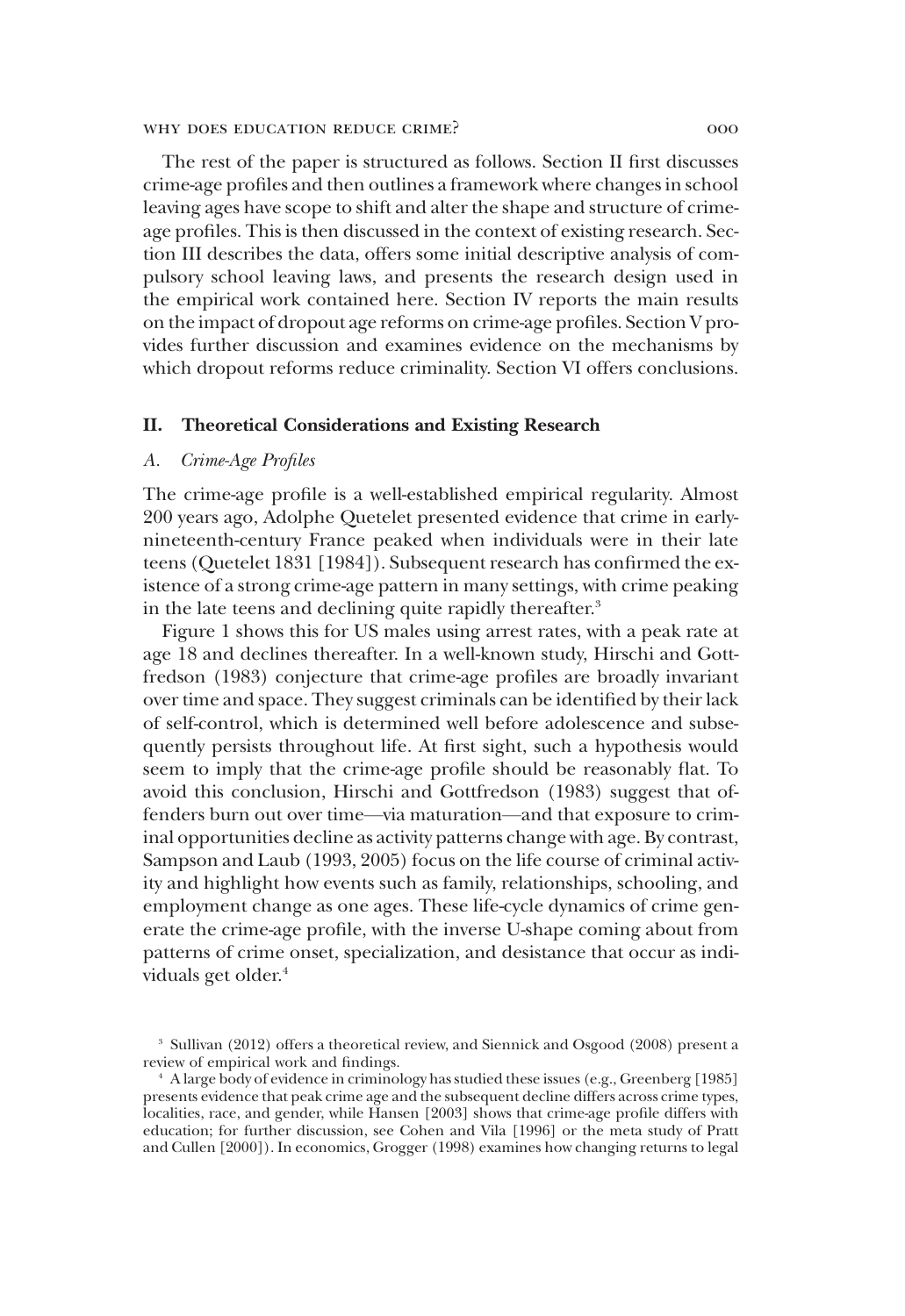

FIG. 1.—US male arrest rates by age, calculated for the years 2000–2010 from Uniform Crime Reporting data. Only agencies reporting all years of the time period covered are included. The composition of the different types of crime is covered in appendix A (apps. A–C are available online).

## *B. Economic Models of Education Policy and Crime-Age Profiles*

Since Becker (1968) formalized the economic approach to studying criminal behavior, a variety of models have been developed. Work by Ehrlich (1973), Witte (1980), and Witte and Tauchen (1994) thinks of engagement in crime as an allocation of time decision. More recently, dynamic aspects have been introduced to more clearly represent real-world lifecourse profiles of crime. The notion that criminal capital is a substitute for human capital, which can improve an individual's prospects in the crime market vis-à-vis the labor market, has been a central feature (see, e.g., Lochner 2004; Mocan, Billups, and Overland 2005).

How can crime-age profiles be shifted by changes in the mandatory dropout age? An optimizing dynamic framework where crime participation alters as individuals grow older can frame a way to think about this.<sup>5</sup> At a given age, individuals choose how to allocate time between the legal

activity can affect the shape of the crime-age profile, and Lochner (2004) uses a humancapital model to show that crime should peak at around the time of labor market entry.

<sup>5</sup> Appendix B presents a formal model that incorporates a simple dynamic feature into the basic time allocation structure of Witte and Tauchen's (1994) framework.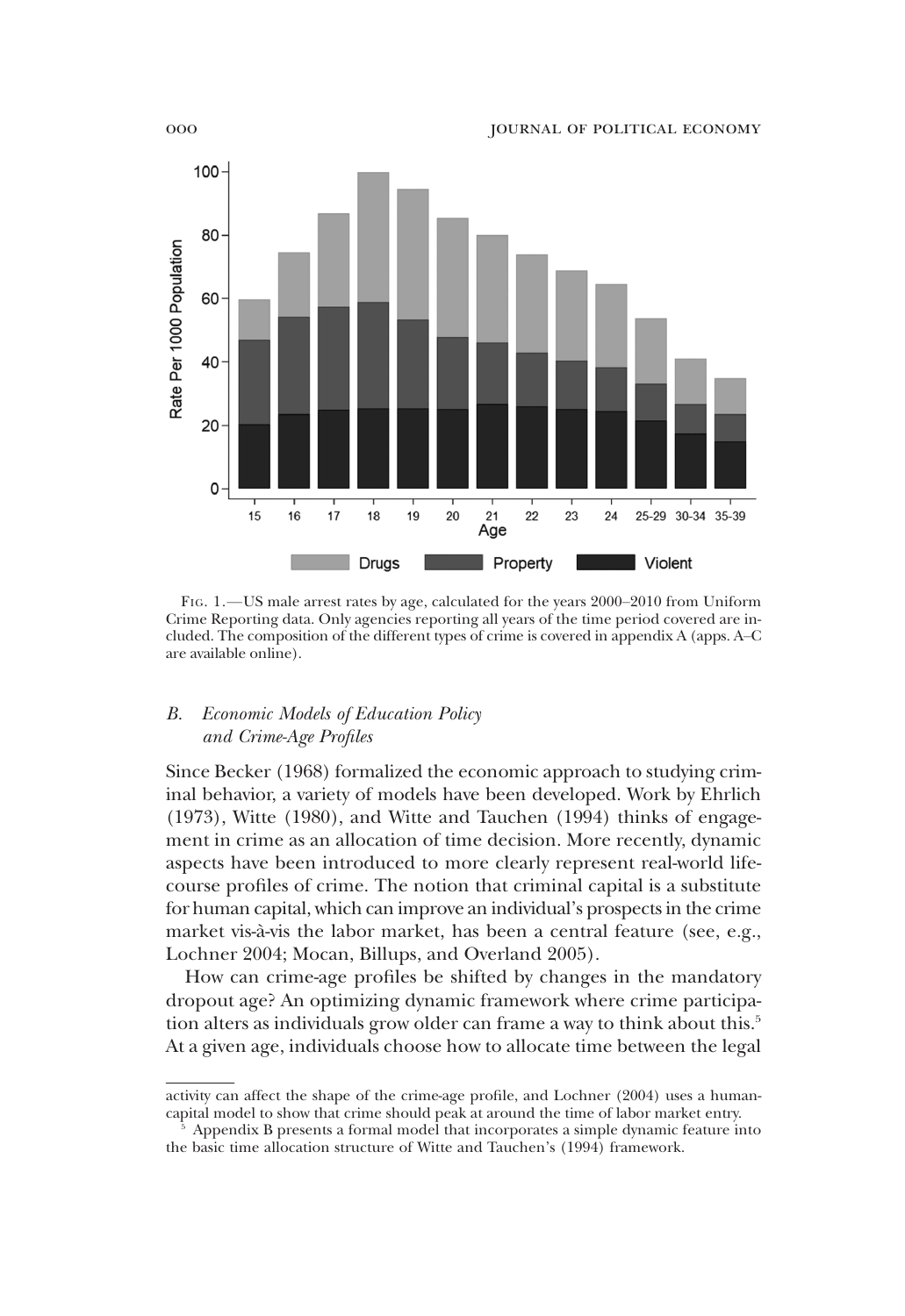and illegal sectors, depending on the relative returns in each sector. But schooling constrains the amount of time individuals can allocate to either activity when they are aged below the compulsory school leaving age.

A key feature, therefore, is that while younger individuals may commit some crime, because they are kept in school, there is an incapacitation effect preventing them from engaging in as much crime as those older than the dropout age who have more available time for such activity.<sup>6</sup> An increase in the mandatory dropout age will reduce the crime rate among those directly incapacitated in school as a result of the reform. Once the individual reaches the new, higher dropout age, the incapacitation effect will vanish, and if direct incapacitation is the only factor at work, then a higher dropout age alters the crime-age profile for individuals of age less than or equal to the dropout age but exerts no effect for those aged above the new dropout age.

However, a dynamic framework enables an additional effect from incapacitation, which we term dynamic incapacitation. This occurs when the direct incapacitation from being kept in the school classroom causes changes that also affect future crime participation, independent of whether there is any educational value to the incapacitation. For example, suppose being kept in school during the day prevents an individual from being on a street corner dealing drugs. This reduces arrests at the time but also potentially means that the individual leaves school without the criminal record they would otherwise have had. They now find it easier to pursue life as a law-abiding citizen. Put another way, some individuals' crime onset is stopped by incapacitation, and they never commit crime at a later age. For other individuals who may have already committed crime, the incapacitation reduces their crime intensity during the incapacitation period, and this persists as they get older—the reform acts to reduce their criminal capital accumulation as compared with the counterfactual of no reform. Lochner and Moretti (2004) describe this as follows: "It is possible that criminal behavior is characterized by strong state dependence, so that the probability of committing crime today depends on the amount of crime committed in the past. By keeping youth off the street and occupied during the day, school attendance may have long-lasting effects on criminal participation" (158).

Evidence also suggests that interventions at this crucial period of potential criminal development can alter the life course of criminality. Bell, Bindler, and Machin (2018), for example, show that leaving high school

<sup>6</sup> While we are focusing here on individual's allocation of time independently of other individuals (peers), work by Patacchini and Zenou (2009), Deming (2011), Billings, Deming, and Rockoff (2014), and Billings, Deming, and Ross (2019) has shown evidence that peers affect the crime behavior of juveniles in school. In the context of the analysis present in this paper, peer effects would act to reinforce the effect of compulsory school laws on individuals of the same or similar age.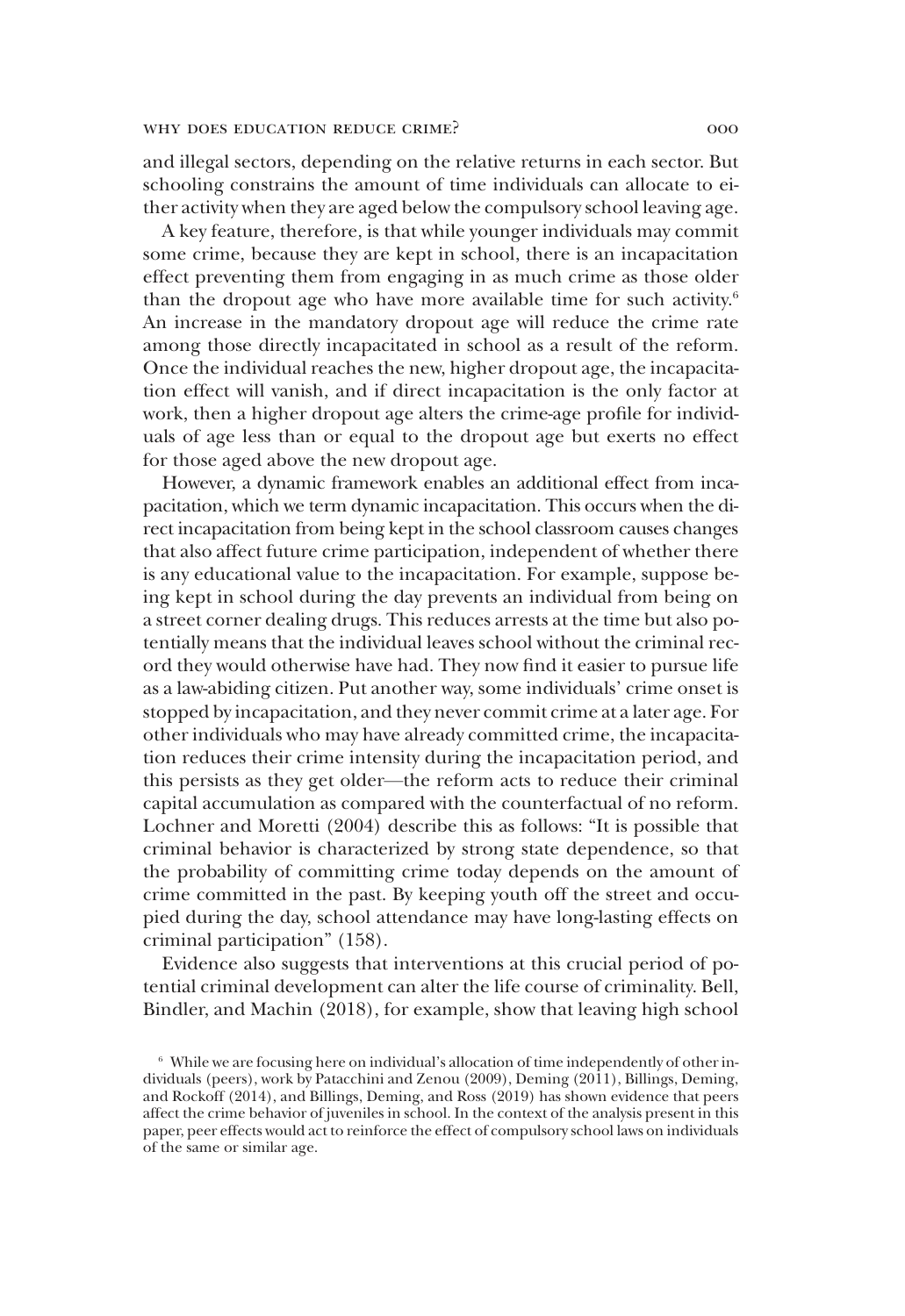in a recession can significantly increase the affected cohorts' arrest rates well into adult life, and Aizer and Doyle (2015) show that incarceration both reduces the probability of high school graduation and increases the likelihood of subsequent incarceration as an adult. Both these studies are consistent with a finding of dynamic incapacitation effects. Such dynamic incapacitation would be expected to shift the entire crime-age profile down, though we would expect the declines to be smaller than for the age groups additionally directly incapacitated.

Of course, the other source of crime reduction for individuals older than the dropout age is the focus of most of the existing literature. The extra schooling acquired by being made to stay on to an older age potentially increases the human capital of the individual and, in doing so, raises the returns to legal activity. Indeed, the key contribution of much of the compulsory school leaving literature has been to focus on the causal effect of education on wages. This productivity-enhancing effect of changes in the mandatory dropout age alters the crime-age profile in a substantially different way to incapacitation effects. There will be limited or no change in the crime-age profile for those of school age since the educational attainment will not have been completed at that point and the productivity effects on wages and employment will not be evident. However, looking at older individuals affected by the reform, there should be a shift down in the crime-age profile as the relative returns to legal activity rise.

To summarize, the discussion above suggests the following effects on crime-age profiles of a rise in the mandatory dropout age.

- 1. *Direct incapacitation*. A drop in the crime-age profile for individuals aged below the new dropout age and no change in the profile for those aged above.
- 2. *Dynamic incapacitation*. A drop in the crime-age profile for all individuals.
- 3. *Educational improvement*. The direct incapacitation raises education and induces a productivity-related fall in crime for those aged above the dropout age.

How the three competing channels can be distinguished empirically is further detailed in the analysis, which allows for state dependence in crime, presented in section V.

## *C. Connections to Existing Research and Modeling Approach*

This more general structure relates to existing research on crime and education. To date, the impact of CSL laws on the age structure of crime features in two strands of crime economics research. The first of these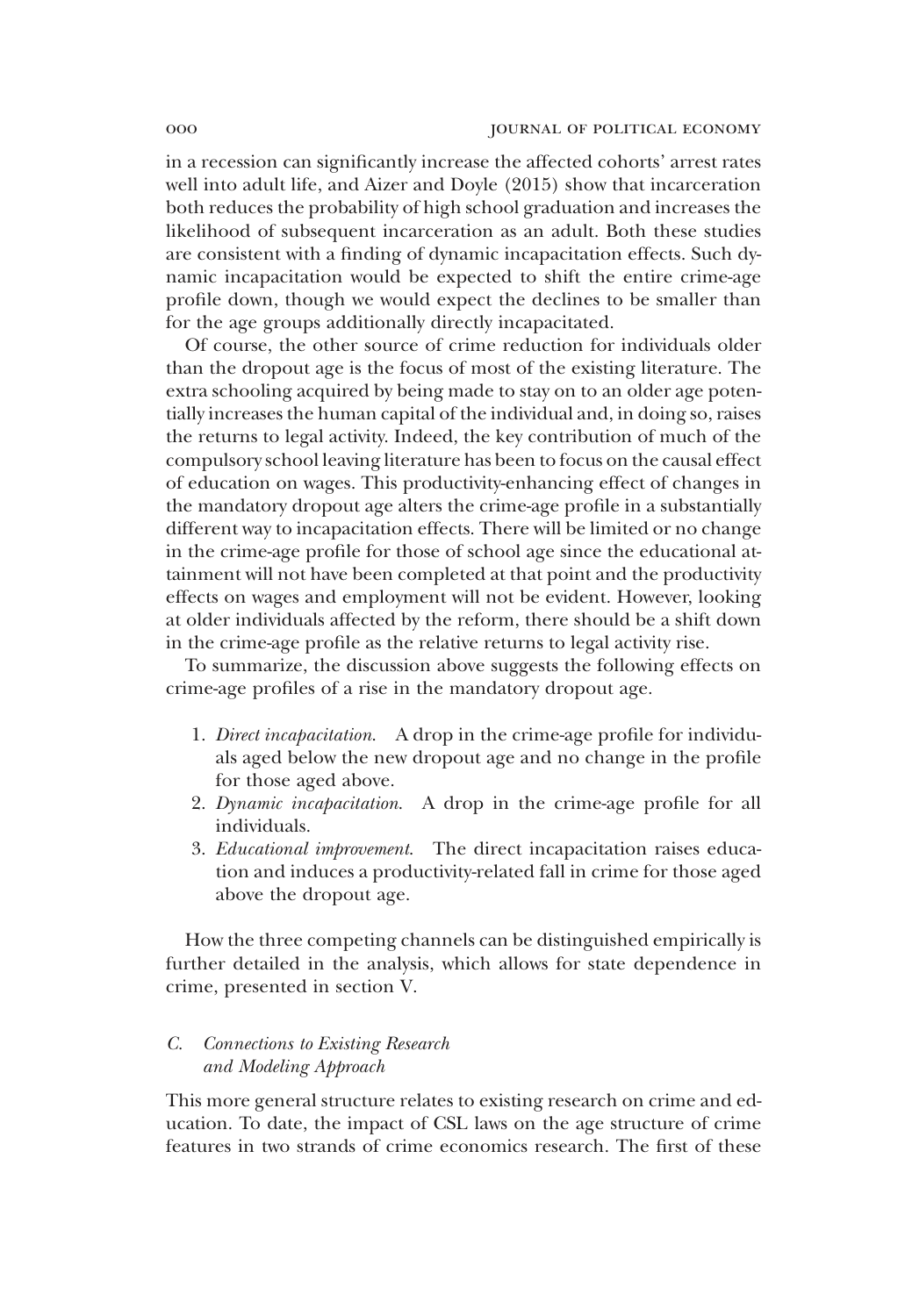argues that the crime reduction from CSL law changes reflect an incapacitation effect that keeps children in the classroom to an older age (and so off the streets not committing crime); see Anderson (2014) for US research on this. Other studies of juvenile crime by Jacob and Lefgren (2003) and Luallen (2006) look at teacher strikes and calendar year changes, respectively, to show that changes in the requirement to be in school on a particular day have effects on crime that can plausibly be considered as incapacitation.

A second strand asks the question whether extra time spent in the education system induced by CSL law changes has a longer-term effect on an individual's productivity. The extra education can enhance future labor market prospects and so deterring individuals affected by the policy change from entering a life of crime. Indeed, evidence of longer-term benefits of crime reduction are provided by papers that study the causal impact of education on crime working through schooling laws for people who are old enough to have left the education system (Lochner and Moretti 2004; Machin, Marie, and Vujic 2011).

Most existing research has focused on one or the other of these by separately studying either direct incapacitation effects or longer-term effects. In this paper, we look at both in a unifying framework and draw implications from the findings about the means by which education reduces crime. In practice, this is done by developing a research design focusing in detail on the way in which CSL law changes alter the shape and structure of crime-age profiles. It directly tests whether crime-age profiles adapt in the face of policy-induced changes in the compulsory school leaving age. This more flexible specification of the crime reduced form than has generally been used by researchers in the causal crime literature is modified to study the changing nature of crime-age profiles in a multiple regression discontinuity framework studying state-level changes in the compulsory school leaving age.

#### III. Data Description and Empirical Approach

#### *A. Arrest Data*

The crime data used in the analysis are provided by the FBI Uniform Crime Report (UCR), which compiles yearly arrest data by age and sex at local police enforcement agency level. This is currently available from 1974 onward. As most crime is committed by men and at younger ages and as the compulsory school laws also apply to these ages, we choose to conduct our analysis on males aged 15–24 years old. For this age range, arrests are reported by single year of age.

For the purpose of the analysis, the geographical level of aggregation is the county (e.g., as in Anderson 2014). Since the focus is on studying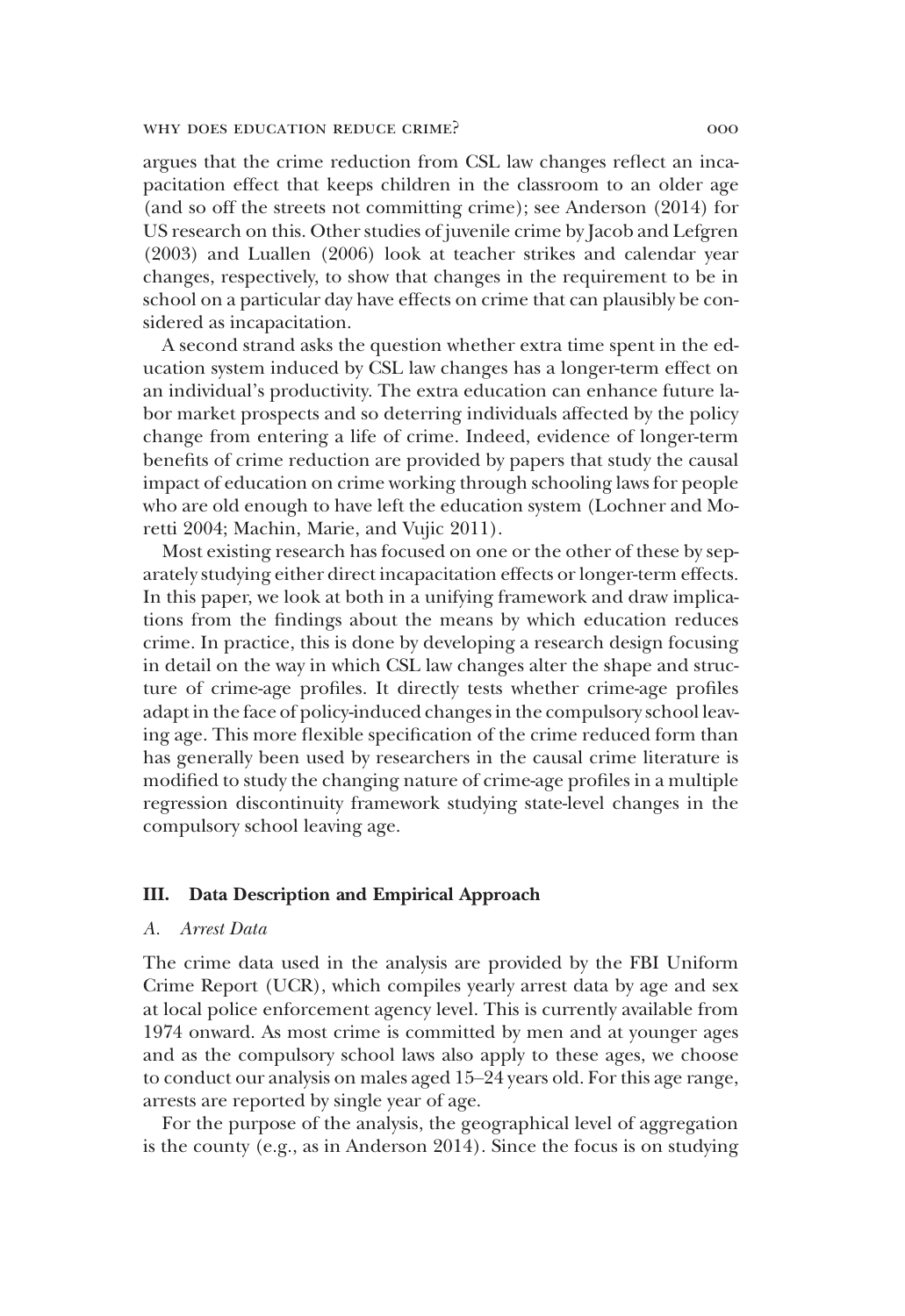reforms that occur at the state level, it would be legitimate to ask why county-level data are being used. The reason is the substantial nonreporting of arrests by individual agencies to the UCR, which changes over time and across states. To generate annual state-level arrest data, therefore, requires some method of imputation.<sup>7</sup> To give the most extreme example, consider the CSL reform in Illinois that became effective from 2006 and increased the compulsory attendance age to 17. If a 5-year window is used around the reform, only 1 of the 102 counties in Illinois consistently reports arrest data every year—fortunately, at least, it is Cook County for Chicago, but this example makes clear the issue that arises.<sup>8</sup>

Because the focus is on exploiting the discontinuity induced by dropout reform across birth cohorts in a short window, this very much requires consistent data to be available both pre- and postreform, and so imputation could prove problematic. Therefore, all reporting agencies within a county are aggregated, and the county is included only if its agencies are included in the aggregation report for all relevant years (or, at most, miss 1 year) around the reform window. Table A2 presents more detail on the numbers of covered and missing counties for each reform, together with information on the percentage of the state population covered. Detailed county-level population numbers by sex, age, and race are matched to arrest data and adjusted to the covering standards so as to produce precise age arrest rates and demographic composition controls.<sup>9</sup>

#### *B. Compulsory Schooling Laws*

The compulsory schooling laws used by Bell, Costa, and Machin (2016) have been updated for the current analysis. Measurement and definitions are important because over time in empirical research using CSLs, the choice of how to measure the binding compulsory school age has been open to a lot of scrutiny and some disagreement. For example, Stephens and Yang (2014) propose a refined version of the Goldin and Katz (2008) measurement combining start age, dropout age, grade requirement, and child labor laws, whereas Oreopoulos (2009) and Anderson (2014) focus

<sup>7</sup> One alternative approach is to use only the yearly observations on state-level arrest data when at least a minimum, e.g., 95%, of the state population is reported on by the relevant agencies (see Bell, Bindler, and Machin 2018). But this generates an unbalanced panel and is therefore not appropriate within the framework adopted here.

<sup>8</sup> Another important point about reporting is the monthly coverage. We have considered a sample that includes only those reporting agencies that provide either a full set of 12 monthly observations in a given year or provide an annual/biannual count (i.e., some reporting agencies, e.g., Chicago, simply provide an annual total each year rather than monthly submissions). Second, we consider only those agencies that provide the full set of 12 monthly observations and remove those that provide just an annual figure. These two alternatives are presented in table A1 (tables A1–A10, C1, C2 are available online). The results are robust to these alternative samples.

<sup>9</sup> Unfortunately, the UCR data does not include a racial breakdown of arrests, making it impossible to evaluate the effect of the policies along a racial dimension.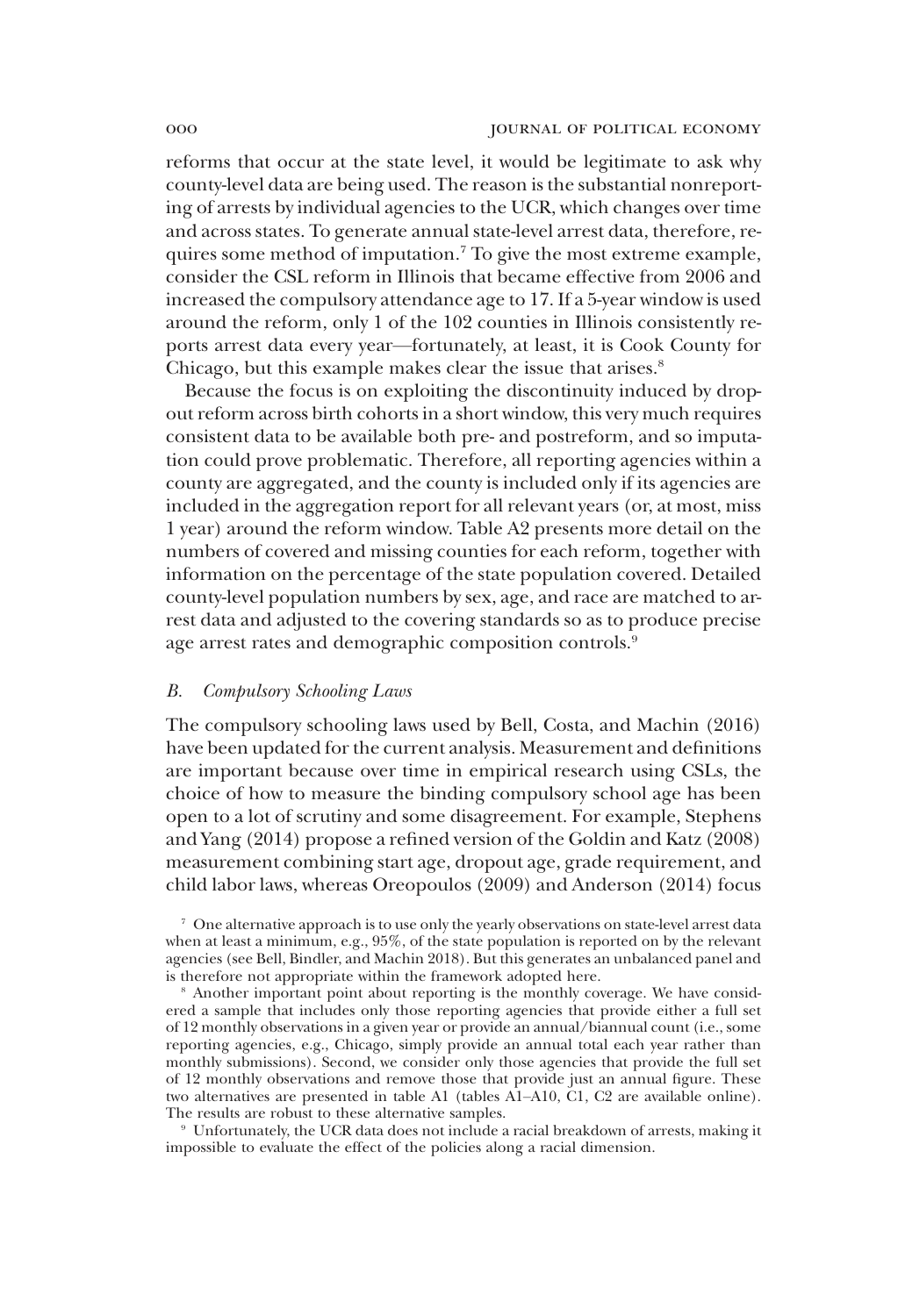only on the dropout age enacted in the laws. Moreover, it is important to take account of grade exemptions, as they often make up part of recent laws. Therefore, for a given birth cohort  $(t - a)$  where *t* denotes year and *a* is age, the measure of binding school age in state *s* is then given by

 $\text{DA}_{s,(t-a)} = \min \big\{ \text{Dropout Age}_{s,t(t-a)}, \text{Grade Required to Dropout}_{s,(t-a)} \big\}.$ (1)

Figure 2 maps how changes in the dropout age enacted between 1980 and 2010 occurred between different American states. The map makes clear that some regions—such as West South Central (Arkansas, Texas,



FIG. 2.—State dropout ages from 1980 to 2010, defined in equation (1).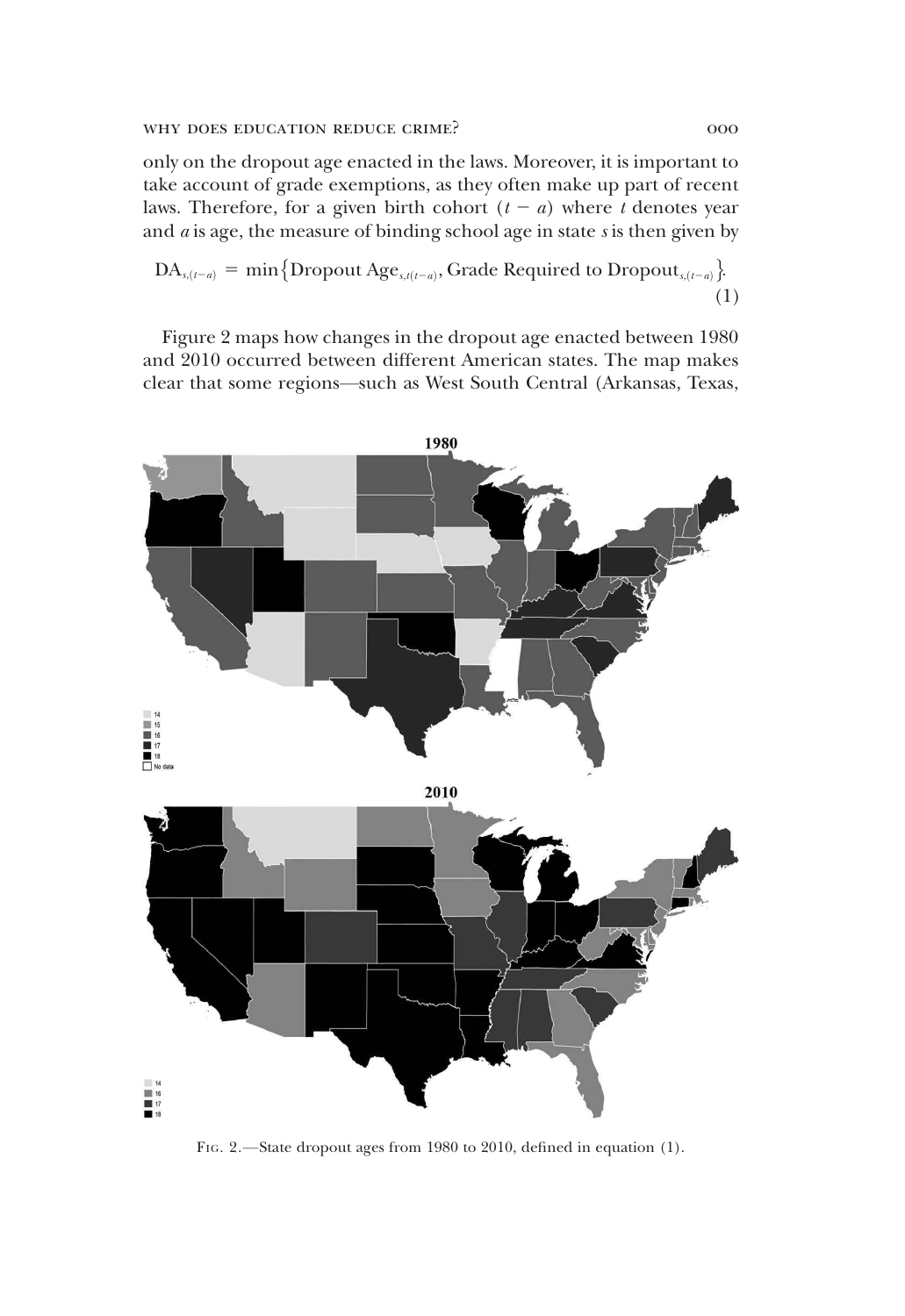and Louisiana) and the West Pacific (California and Washington)—have been more active over this period in introducing legislative changes.

Defining the precise initial cohort that is affected by these changes in compulsory schooling laws is not always as mechanical as subtracting the new dropout age from the year the law was enacted. In particular, some of the more recent law changes also feature employment exemptions, parental consents, mitigating circumstances, and different effective dates. These all have some scope to add potential sources of measurement error to any attempt to code the laws.<sup>10</sup>

Table 1 lists the 30 laws between 1980 and 2010 that are studied in the empirical analysis, together with detail on various relevant features of them, including the particular dropout age change and new dropout age and whether they feature exemptions by school grade.<sup>11</sup>

#### *C. Research Design*

Crime evolution is studied in settings of before-after changes in compulsory school leaving laws based on arrest rates by individual year of age *a* for men in county *c* located in state *s* in time period *t*. A baseline crime reduced form is

$$
Arrest_{\text{\}} = \beta \text{Reform}_{s(t-a)} + \gamma X_{\text{\}} + \alpha_a + \alpha_c + \alpha_t + \varepsilon_{\text{\}}},
$$
 (2)

where Arrest is the log arrest rate; Reform is a dummy variable (to begin with) indicating whether there was a dropout age reform affecting birth cohort  $(t - a)$  in state *s*; *X* is a set of county-level controls;  $\alpha_a$ ,  $\alpha_c$ , and  $\alpha_b$ respectively, are fixed effects for age, county (also subsuming state fixed effects), and time; and  $\varepsilon$  is the equation error term.

The equation (2) crime reduced form is essentially the one that has been estimated in much of the existing work examining the causal impact of schooling laws by pooling together data across states that did and did not change their schooling laws over time. This has been done for a number of outcomes of interest: for wages, see, for example, Acemoglu and Angrist (2001) and Oreoupoulos (2009); for crime, see Lochner and Moretti (2004) and Bell, Costa, and Machin (2016); and for a range of outcomes probing robustness of the approach in detail, see Stephens and Yang (2014).

<sup>&</sup>lt;sup>10</sup> When the time lapse between enactment and effective date of the law is more than 9 months, the changes have been cross-validated empirically by analyzing the data around the potential discontinuity to assert the binding date and cohorts affected.

 $11$  Table A3 offers more details on the 30 laws studied in the paper, e.g., including information on other exemptions on parental consents and employment. The results reported below remain robust to a variety of experiments that limit the sample to laws without exemptions; these are reported in table A4.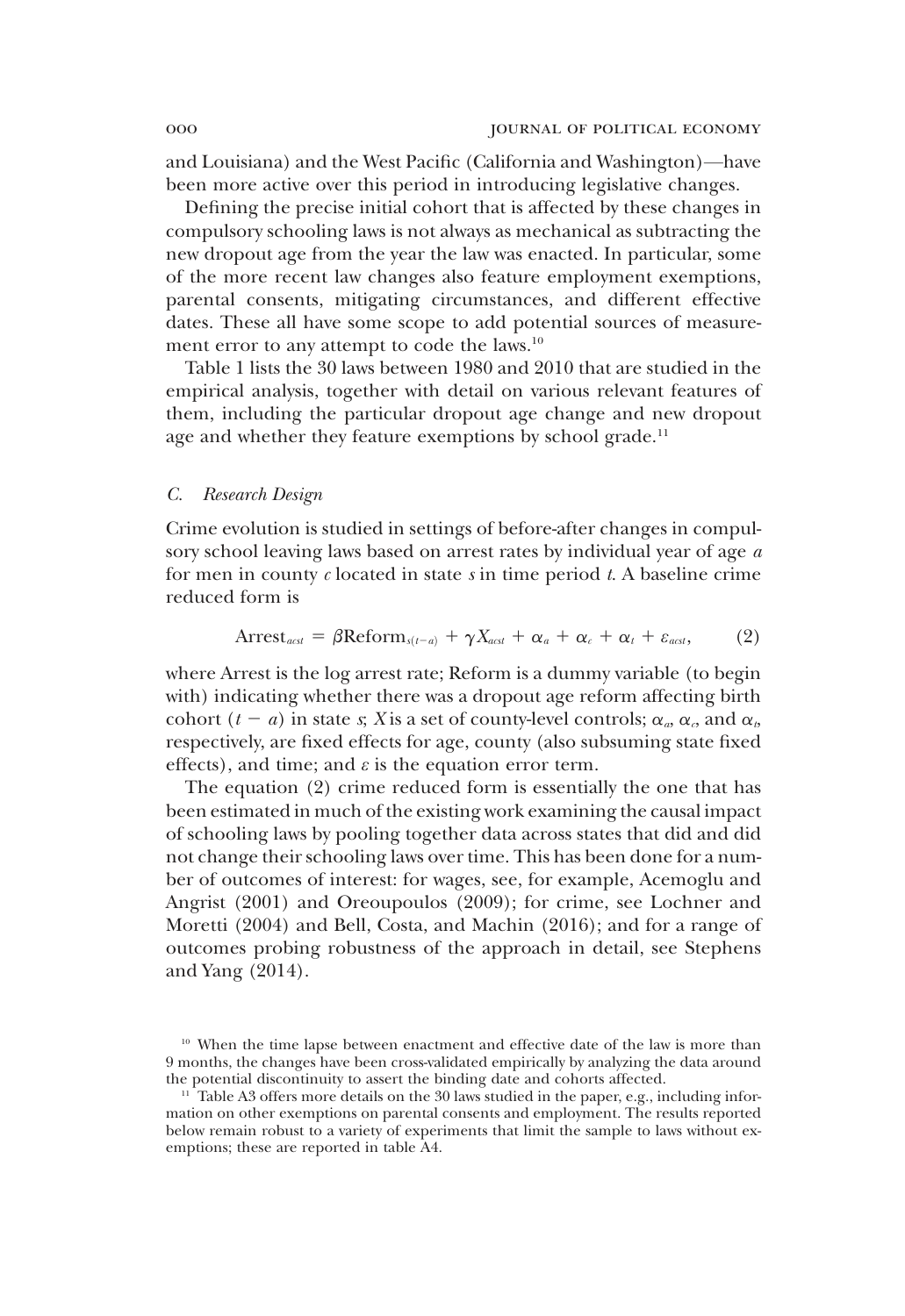|               | <b>Effective School</b> |             |                   | New Dropout |
|---------------|-------------------------|-------------|-------------------|-------------|
| State         | Year from Statute       | Type        | Change            | Age         |
| Arizona       | 1986                    | Exemption   | Grades 8 to 10    | 16          |
| Arkansas      | 1981                    | Leaving age | Ages 16 to $17$   | 17          |
| Arkansas      | 1991                    | Leaving age | Ages $17$ to $18$ | 18          |
| California    | 1988                    | Leaving age | Ages 16 to $18$   | 18          |
| Colorado      | 2008                    | Leaving age | Ages 16 to $17$   | 17          |
| Connecticut   | 2002                    | Leaving age | Ages 16 to $18$   | 18          |
| Illinois      | 2005                    | Leaving age | Ages 16 to $18$   | 17          |
| Indiana       | 1989                    | Leaving age | Ages 16 to $17$   | 17          |
| Indiana       | 1992                    | Leaving age | Ages 17 to 18     | 18          |
| <b>I</b> owa  | 1992                    | Exemption   | Grades 8 to 12    | 16          |
| Kentucky      | 1984                    | Leaving age | Ages $17$ to $18$ | 18          |
| Louisiana     | 1988                    | Leaving age | Ages 16 to $17$   | 17          |
| Louisiana     | 2002                    | Leaving age | Ages 17 to 18     | 18          |
| Maine         | 1980                    | Exemption   | Grades 9 to 12    | 17          |
| Michigan      | 1997                    | Exemption   | To grade 12       | 16          |
| Michigan      | 2010                    | Leaving age | Ages 16 to $18$   | 18          |
| Mississippi   | 1984                    | Leaving age | Reenactment       | 17          |
| Missouri      | 2010                    | Leaving age | Ages 16 to $17$   | 17          |
| Nebraska      | 2006                    | Leaving age | Ages 16 to 18     | 18          |
| Nevada        | 2008                    | Leaving age | Ages 17 to 18     | 18          |
| New Hampshire | 2010                    | Leaving age | Ages 16 to 18     | 18          |
| New Mexico    | 1981                    | Exemption   | Grades 10 to 12   | 18          |
| Rhode Island  | 2003                    | Exemption   | To grade 12       | 16          |
| South Dakota  | 2010                    | Leaving age | Ages 16 to $18$   | 18          |
| Texas         | 1985                    | Leaving age | Rewriting of law  | 16          |
| Texas         | 1990                    | Leaving age | Ages 16 to $17$   | 17          |
| Texas         | 1998                    | Leaving age | Ages $17$ to $18$ | 18          |
| Virginia      | 1991                    | Leaving age | Ages $17$ to $18$ | 18          |
| Washington    | 1997                    | Exemption   | Grades 9 to 12    | 18          |
| Wyoming       | 1999                    | Exemption   | Grades 8 to 10    | 16          |

TABLE 1 State Dropout Age Reforms

NOTE.—Mississippi abolished its compulsory school law in 1956 and reenacted it in 1983– 84 with an initial leaving age of 7 and progressive rise to 17 by the 1989–90 school year. Texas has written its laws of 1984 and 1989 in a different way, stating that the minimum leaving age was to include the completion of the school year in which the birthday occurred, in effect decreasing/increasing the leaving age by some months. Two other reforms occurred during the same period—in South Carolina (1987) and Kansas (1996); missing arrests data precludes them from this study.

Estimates are first presented in this way for comparison, but after that each of the reforms listed in table 1 is set up as a separate regression discontinuity (RD) around which what happens to crime before and after the reform takes place can be studied. To motivate the RD analysis, figure 3 shows the discontinuity for the arrest rate for the 30 pooled reforms (centred at  $t = 0$ ). It shows a significant reduction in the arrest rate of 4 arrests per 1,000 population (or 4.6% of the prereform mean of 0.086) relative to the earlier cohorts who were unaffected by the reform.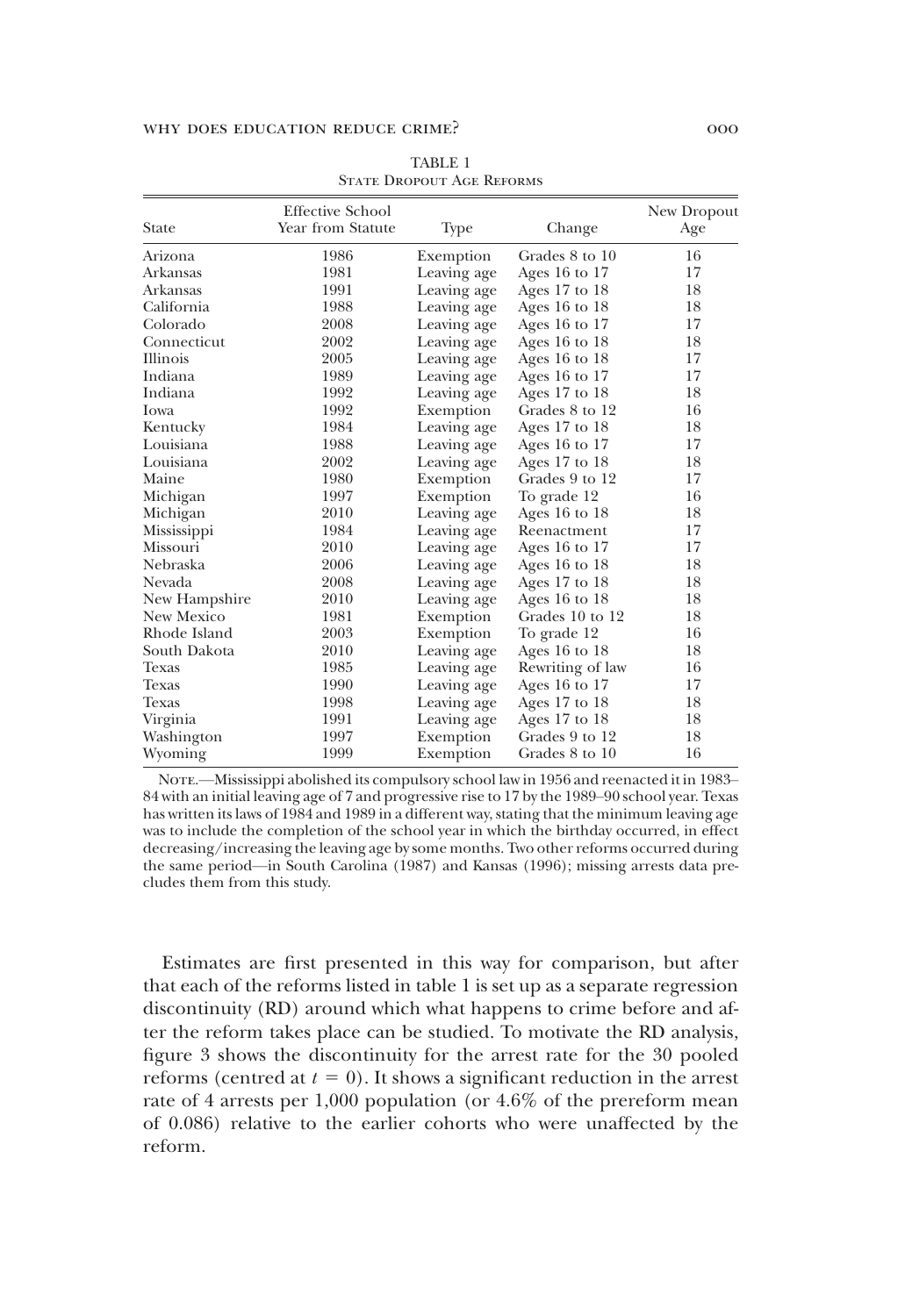

FIG. 3.—Arrest rates before/after reforms. The reported discontinuity estimate (with associated standard error in parentheses) is the  $\pm 5$ -year mean difference pre- and postreform for total arrest rate adjusted for population.

More formally, for a given school dropout reform in a particular state, the following specification for different time windows (*w*) around the dropout age policy changes can be estimated:

$$
\text{Arrest}_{\text{acst}} = \beta \text{Reform}_{s(t-a)} + f_s(t-a) + \gamma_s X_{\text{acst}} + \alpha_{\text{sa}} + \alpha_c + \alpha_{\text{st}} + \varepsilon_{\text{acst}}
$$
\n
$$
\text{for } (t-a) - w \leq t-a \leq (t-a) + w, w = \{5, 7, 10\},\tag{3}
$$

where the forcing variable in the classic RD design (see Imbens and Lemieux 2008; Lee and Lemieux 2010) is birth cohort  $(t - a)$ , and the general function  $f<sub>s</sub>(·)$  allows for various functional forms that can be adopted for estimation.

To study the manner in which the policy change induces shifts in crime-age profiles, the RD design is further generalized to allow heterogeneity by age in the policy reform. This is precisely what the framework introduced in section II above argued needs to be done (*a*) to see how crime-age profiles may alter for different dropout ages and (*b*) to pin down the nature of incapacitation effects that occur when young people stay in school to later ages.

In practice, separate before/after policy effects in the crime reduced form can be estimated for each age group, so that a more general estimating equation follows: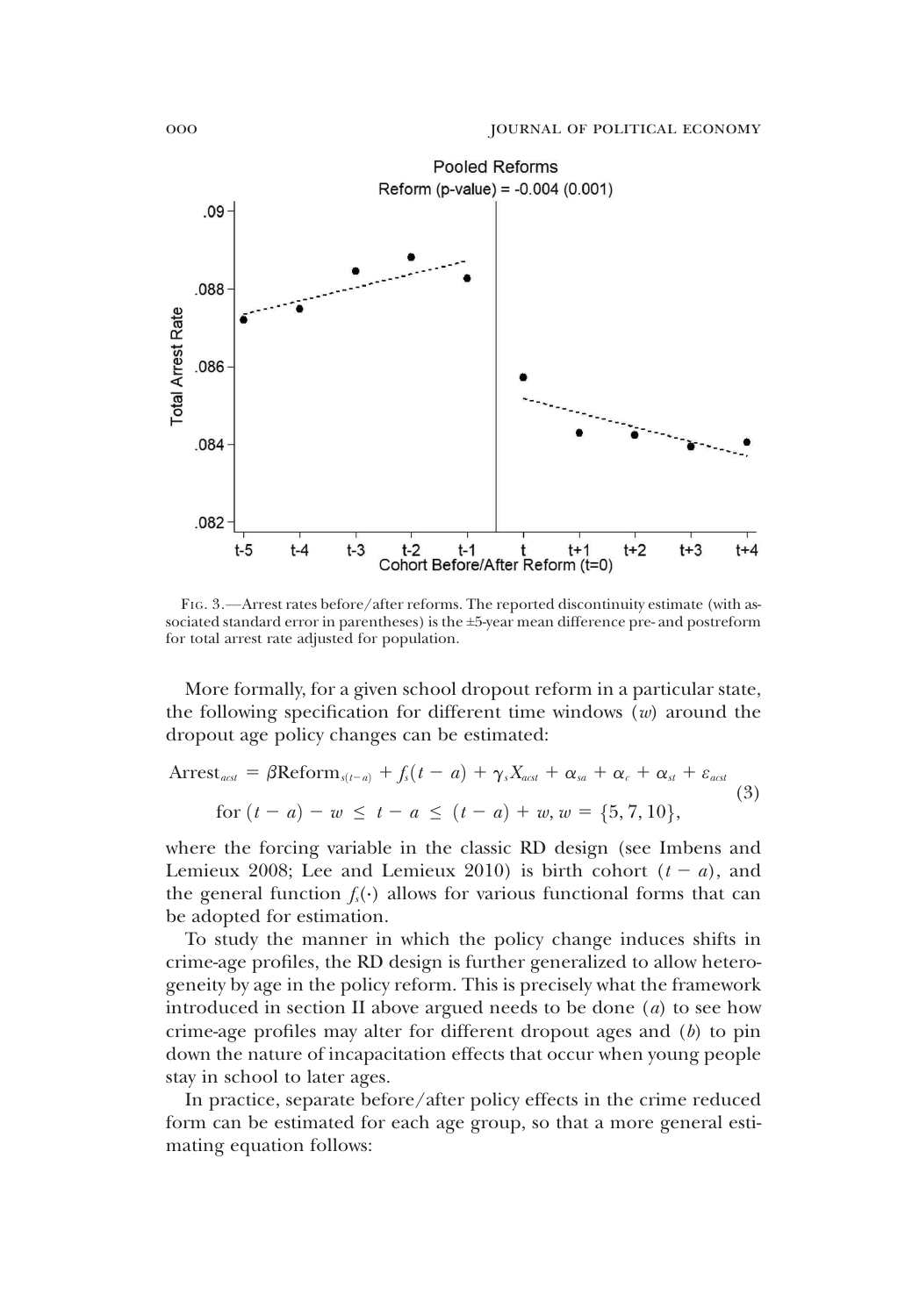$$
Arrest_{\text{acst}} = \theta_a (\text{Reform}_{s(t-a)}) + f_s(t-a) + \gamma_s X_{\text{acst}} + \alpha_{\text{sa}} + \alpha_c + \alpha_{\text{st}} + \varepsilon_{\text{acst}}
$$

$$
\frac{\partial \text{Arrest}_{\text{acst}}}{\partial \text{Age}_a} \bigg|_{a=j} = [\theta_j \times \text{Reform}_{s(t-a)}] + \alpha_{\text{sj}}, \tag{4}
$$

where the partial derivative shows the impact of the reform for age *j*  $(j = 15, 16, \ldots 24).$ 

#### *D. Controls*

A set of control measures are included in *X* that according to existing evidence (e.g., Card and Krueger 1992; Levitt 1997) may relate to both arrests and educational attainment and progress. Some of Card and Krueger's (1992) school quality measures (pupil-teacher ratios, average teacher salary, number of schools) were updated at the county level using Common Core Date (CCD) data. Police numbers were recovered from the FBI Law Enforcement Officers Killed and Assaulted database, and sociodemographic indicators were collected from Local Area Personal Income data from the Bureau of Economic Analysis. More details are provided in appendix A.

#### IV. Crime-Age Profiles and Dropout Age

#### *A. Baseline Estimates of Crime Reduced Forms*

Although the primary focus of this paper is on the crime-age profile, the empirical analysis begins by estimating the effect of the dropout reforms on the overall arrest rate. This is both because an overall effect is a necessary condition for the reforms to also alter the shape of the profile since it is hard to think how the reform could increase the crime rate for those affected at any point in the profile—and because the prior literature has focused on such reduced forms, and so it is useful to demonstrate that the reforms considered in this paper, which are more recent, generate similar effects as those examined previously.

Table 2 reports the baseline estimates of the crime reduced form. At this stage, all reforms across time and space are treated as equivalent and thus have a single indicator for reform. Later in this section, separate estimates for reforms that affect different age groups are presented. It turns out that the results are robust to allowing different types of reform to have separate estimates, and it is therefore more straightforward to start with presenting estimates for the weighted-average effect of all types of reforms, which is what is done in table 2. Standard errors are clustered at the reform-state level, which is the dimension along which each reform occurs. Given the potentially low numbers of clusters (30), clustered standard errors will likely be biased downward, and for this reason, we report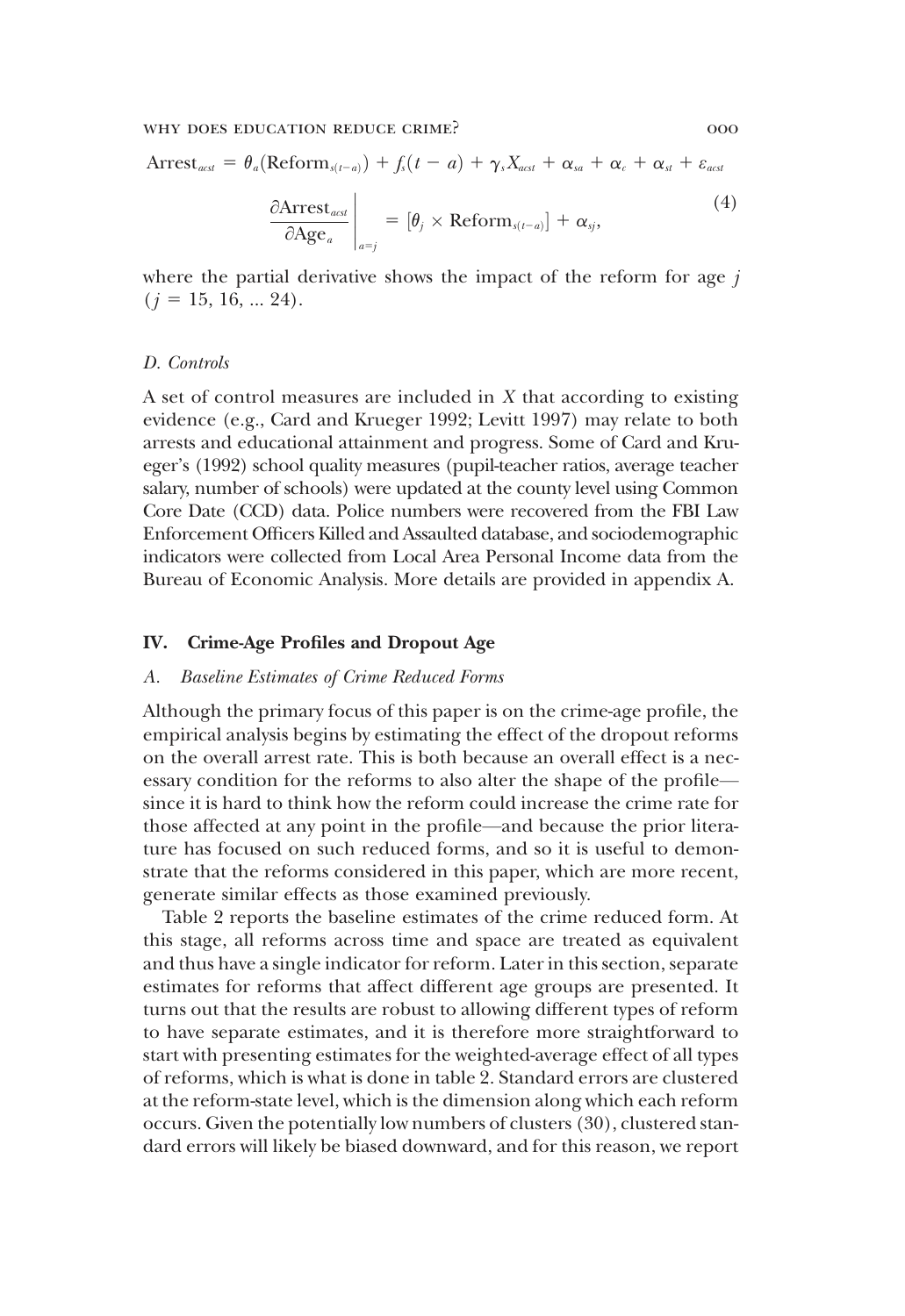|                                                        | All States             |                  | 10-Year Window      |                        | Window<br>7-Year                                         | Window<br>5-Year | 0-Year Window                   |
|--------------------------------------------------------|------------------------|------------------|---------------------|------------------------|----------------------------------------------------------|------------------|---------------------------------|
|                                                        |                        | ହି               | වි                  |                        | $\widetilde{5}$                                          | $\widehat{6}$    |                                 |
| eform                                                  | $-107$                 | $-0.47$          | $-0.067$            | $-040$                 | $-.063$                                                  | $-.061$          | $-0.061$                        |
|                                                        | $[-.225, .001]$<br>054 | $[-.080, .001]$  | $-.094, -.030]$     |                        | $[-0.067, -0.011]$ $[-0.087, -0.044]$ $[-0.076, -0.046]$ | 000              | $[-0.074, -0.047]$              |
| aunning variable                                       |                        | Linear ×<br>.053 | Quadratic ×<br>000. | Cubic $\times$<br>.004 | Linear ×                                                 | Linear ×         | Local linear regression<br>.000 |
|                                                        |                        | reform           | reform              | reform                 | reform                                                   | reform           | discontinuity                   |
|                                                        |                        |                  |                     | ×                      |                                                          |                  |                                 |
| Reform interactions<br>Sample size<br>Number of states | 130,145                | 351,497          | 351,497             | 351,497                | 251,377                                                  | 181,492          | 351,497                         |
|                                                        | $\frac{48}{5}$         | 24               | 24                  | 24                     | 24                                                       | 24               | 24                              |
| lumber of counties                                     | 3,056                  | 1,260            | 1.260               | 1,260                  | 1,260                                                    | 1,260            | 1,260                           |

| TABLE 2 | Estimates of Crime Reduced Forms: Loc $(A$ rrest Rate) |
|---------|--------------------------------------------------------|
|         |                                                        |
|         |                                                        |

 $\mathsf{L}$   $\mathsf{R}$ intervals (in brackets) and pvalues (below) are clustered at state level (state-reform level for discontinuity windows). The dependent variable is the log of total arrest rate including violent, property, and drug crimes. All specifications include age, year, and county fixed effects. Covariates further include<br>log of population, log of police force sworn, and shares of iate is made state-reform specific by adding an interaction with the state-reform indicator. Columns 2–6 include a centered running variable interacted<br>with the dropout reform indicator so as to allow differential trends a Note.—Sample includes males in each 15–24 age group inclusive for US counties. Estimates are weighted by population size, and 95% confidence intervals (in brackets) and *p*-values (below) are clustered at state level (state-reform level for discontinuity windows). The dependent variable is the log of total arrest rate including violent, property, and drug crimes. All specifications include age, year, and county fixed effects. Covariates further include log of population, log of police force sworn, and shares of female, black, and nonwhite/nonblack population. "Reform interactions" means every covariate is made state-reform specific by adding an interaction with the state-reform indicator. Columns 2–6 include a centered running variable interacted with the dropout reform indicator so as to allow differential trends at each side of the discontinuities. Column 7 uses a local linear estimator by Calonico, Cattaneo, and Titiunik (2014). Cattaneo, and Titiunik (2014).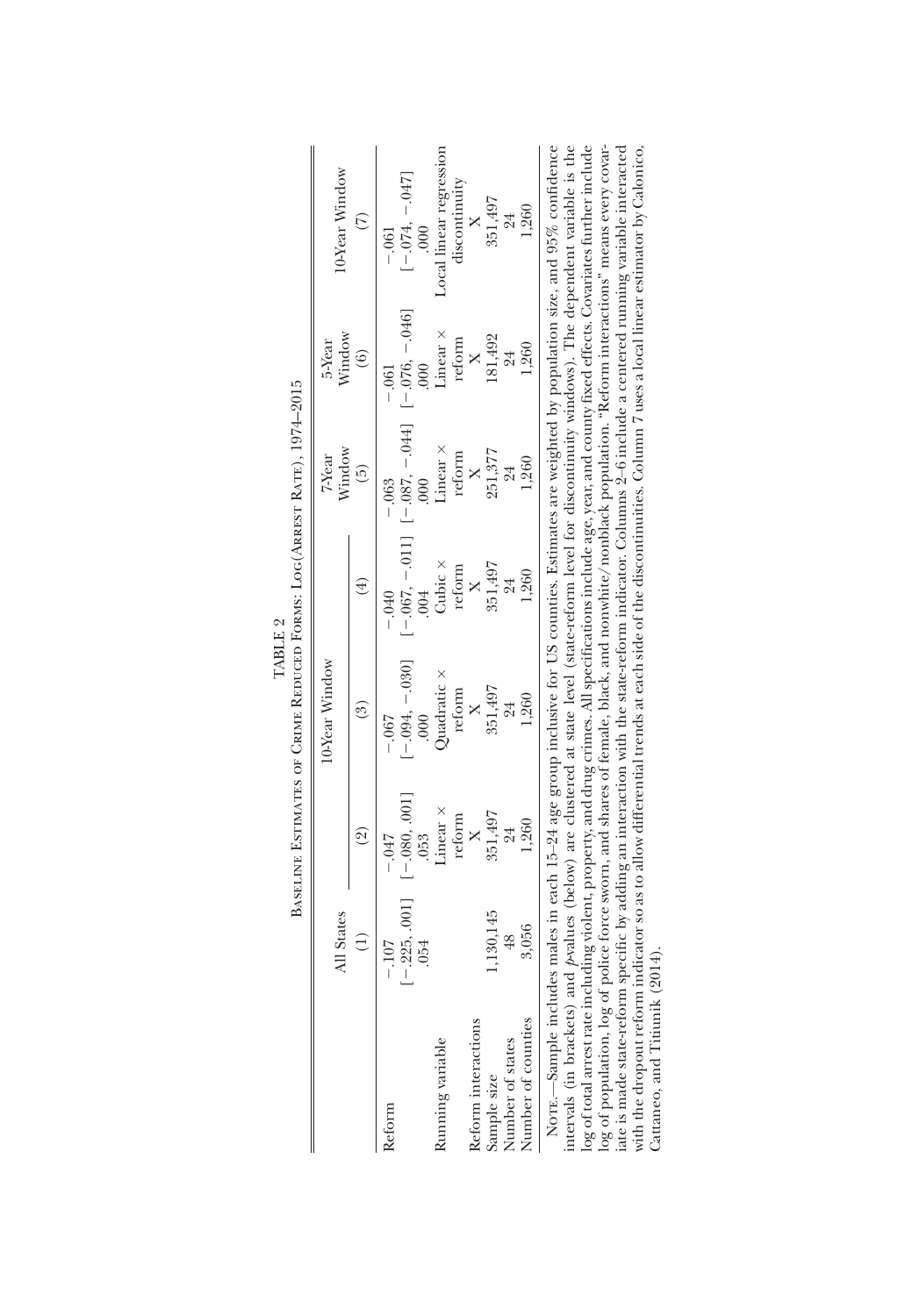the 95% equal-tailed confidence interval and *p*-value for the null hypothesis using a wild bootstrap (Roodman et al. 2018). Various alternative clustering approaches such as state and state-cohort level were considered, but these standard errors were in all cases less conservative than those reported.

Implicit in the discussion thus far has been the assumption that each reform can be considered as exogenous to the parameters of interest. The crucial assumption is that school leaving reforms were not instigated at a particular time and in a particular state in response to crime concerns related to the precise cohorts that would be affected by the reform. This seems unlikely because crime outcomes are generally viewed as an unintended consequence of school leaving age reforms. However, one way of assessing this is to consider balancing tests that compare observables between cohorts on either side of the discontinuity that the reform creates. Such tests are presented in table A5, and there is no evidence to suggest any systematic pattern around the discontinuity. To further address concerns about possible endogeneity and potential confounders of the timing of reforms, evidence of the validity of the identification approach is offered from placebo tests for several prereform cohorts, as reported in table A6. All the different lagged cohorts used as placebos where the lag is sufficiently long to ensure no contamination from the reform can occur—show small and insignificant estimates.

The first column in table 2 presents estimates that simply turn on a reform dummy for particular cohorts in particular states using the dating provided in table 1. This is therefore equivalent to the typical type of estimates that are presented in the reduced-form economics of crime literature such as that by Lochner and Moretti (2004) and Bell, Costa, and Machin (2016) and given in equation (2). They do not explicitly take advantage of the discontinuity that each reform generates. The impact of the reform has an estimated coefficient of  $-0.107$ , with an associated *p*-value of .054, and as such shows a strong crime-reducing effect from higher dropout ages. $12$ 

The preferred estimates are those in the subsequent columns of table 2 that are equivalent to equation (3) and that exploit the discontinuity across cohorts. They include a full set of state interactions with all the control variables, and estimates are presented for different parametric forms for the running variable and for the length of the window around which we estimate the discontinuity. The first three estimates use a 10 year window around each discontinuity, and each allows the running variable to have different parametric form on either side of the reform. It

<sup>&</sup>lt;sup>12</sup> We have also estimated the col. 1, table 2, specification allowing for quadratic or cubic terms in the running variable, and these produce coefficients very similar to the  $-0.107$ reported in col. 1, to be precise,  $-0.094$  and  $-0.095$ , respectively.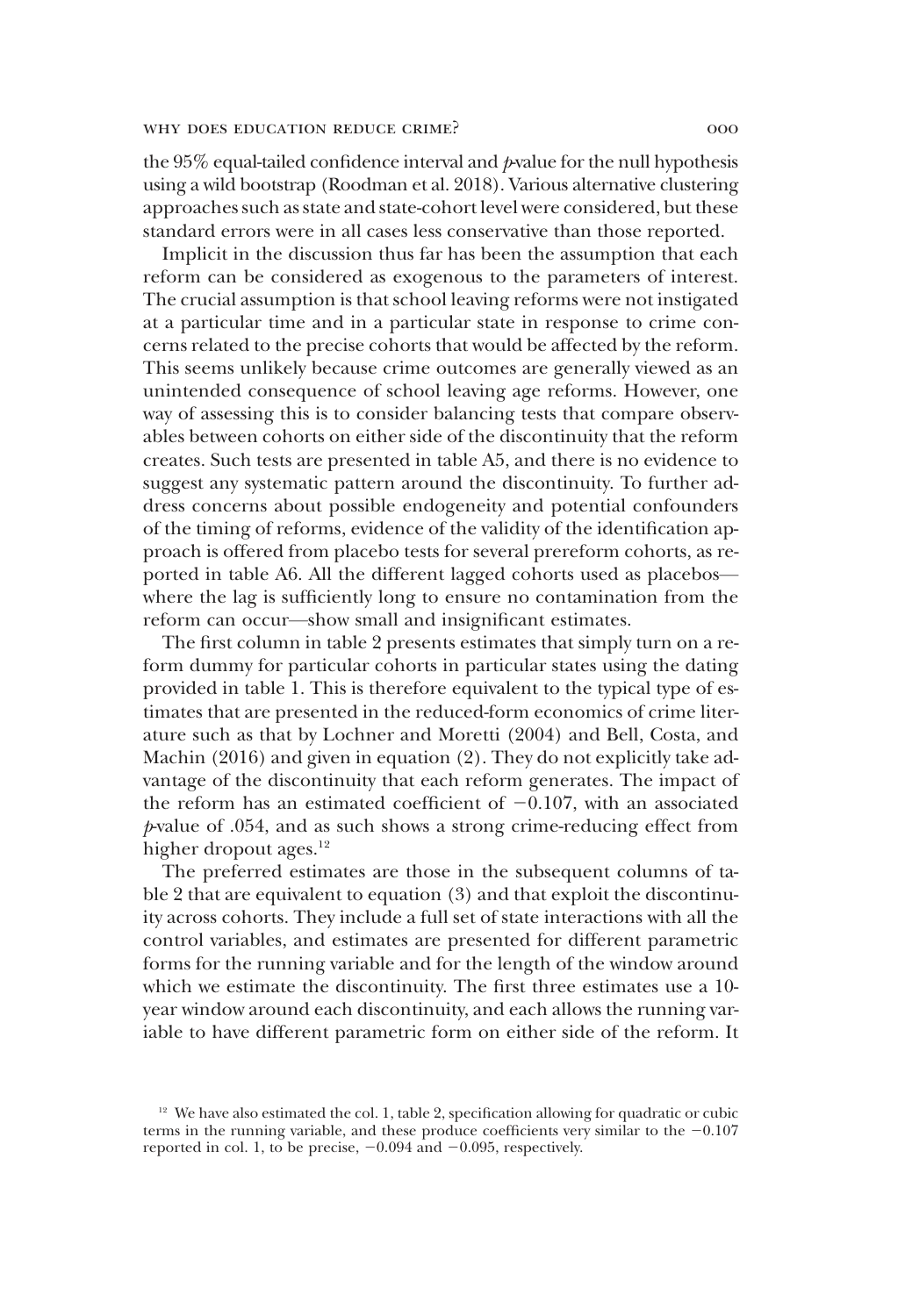matters little what the functional form for the running variable is, so the subsequent analysis proceeds using a simple linear function.<sup>13</sup>

The discontinuity estimates are roughly half the size of the estimates presented in column 1 but remain strongly significant. In columns 5 and 6, results are reported with a narrower window around the discontinuity.<sup>14</sup> Again, there is not much to choose between these various specifications, so the analysis now proceeds with a 5-year window on the basis that this more tightly focuses on the discontinuity.<sup>15</sup> This estimate shows a 6.1% fall in log arrest rates for these young adults as a result of the dropout reform.

In the final column of the table, estimates come from a local linear regression approach as the use of polynomials for the running variable can yield biased estimates of the treatment effect. The approach of Calonico, Cattaneo, and Titiunik (2014) is used and focuses on a 10-year window given the additional demands of local nonparametric estimators. The estimated effect is almost precisely the same as in the other columns of the table.

## *B. Different Types of Reform*

The estimates presented in table 2 pooled all the reform types together to estimate an average effect across the 30 reforms studied. In table 3, the reforms are divided into two groups, with a roughly equal number of reforms in each group to maintain adequate variation. The grouping of the reforms is by whether the increased school leaving age remains

<sup>13</sup> This is what Gelman and Imbens (2019) strongly recommend, although all subsequent results do prove robust to using a quadratic or cubic function for the running variable, bearing in mind that the nonlinear functions are computationally feasible only for the longer windows around the discontinuity.

<sup>14</sup> The narrowing of the window around the discontinuity addresses a potential concern as well about spillover effects in states with multiple reforms close to each other in time. Further robustness analysis with narrower windows and excluding states with multiple reforms shows results similar to those reported in the paper. The additional robustness analyses are available on request.

<sup>15</sup> The results in table 2 follow the standard approach in the RDD literature of assuming that the reform is exogenous. We presented balancing tests on observables in table A5 that are supportive of this assumption, but we recognize that this is far from an exhaustive list of observables, and in any case, one can never prove that all unobservables are balanced. A key concern may be that states decided to implement a reform at exactly the time it might have the most beneficial effect on crime. To examine this further, we adopt a synthetic control approach and essentially combine the RDD design with a difference-in-differences approach. For each reform, we consider all other states as potential controls and use a 5-year window prior to the reform to generate a synthetic control. Consider, e.g., the reform in California that raised the leaving age in 1988. We use the average arrest rate for 15–24-year-olds from 1983 to 1987 and match on arrest rate, percent black, percent young, personal income per head, employment-population rate, and police officers per head. This then generates a set of weights for all other states that best matches the California arrest rate for 15–24-yearolds in the prereform period. If we reestimate col. 6 of table 2 using this approach, we obtain a coefficient estimate (and associated standard error) on the reform of  $-0.040$  (0.007).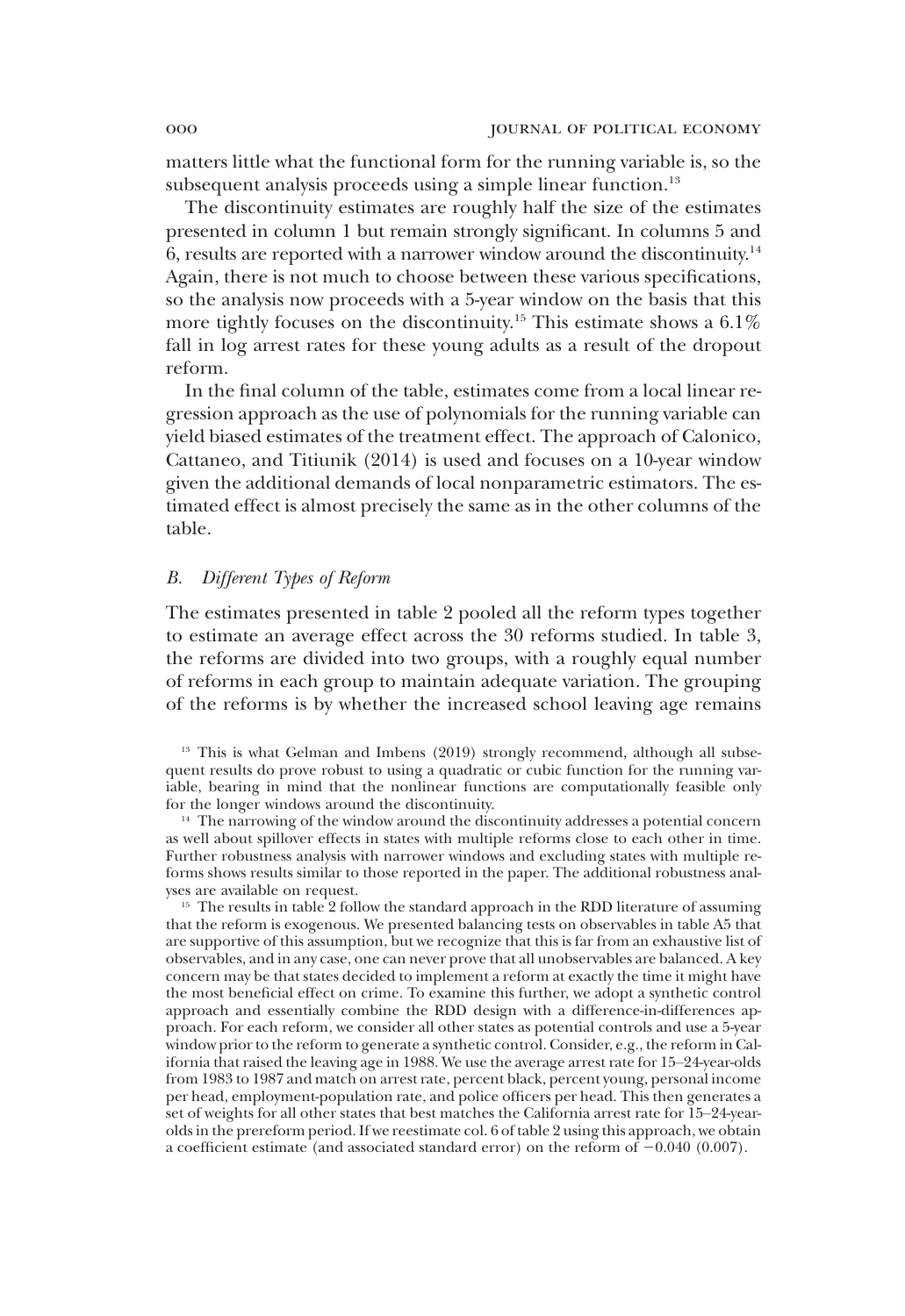| All Age-Increase Reforms |                       |                                                                                                                                                                                                                                                            |
|--------------------------|-----------------------|------------------------------------------------------------------------------------------------------------------------------------------------------------------------------------------------------------------------------------------------------------|
| Below 18<br>(1)<br>(2)   |                       | 18<br>(3)                                                                                                                                                                                                                                                  |
|                          |                       |                                                                                                                                                                                                                                                            |
| $-.063$                  | $-.062$               | $-.064$<br>.009                                                                                                                                                                                                                                            |
|                          |                       |                                                                                                                                                                                                                                                            |
|                          |                       |                                                                                                                                                                                                                                                            |
| $-.069$                  | $-.070$<br>$-.069$    | .002                                                                                                                                                                                                                                                       |
|                          |                       |                                                                                                                                                                                                                                                            |
| $-.040$<br>.000          | $-.038$<br>.008       | $-.042$<br>.021                                                                                                                                                                                                                                            |
|                          |                       |                                                                                                                                                                                                                                                            |
| 159.552<br>24            | 73.361<br>14          | 86,191<br>15<br>908                                                                                                                                                                                                                                        |
|                          | .000<br>.000<br>1,256 | A. Overall Reform Effect<br>$[-.079, -.047]$ $[-.071, -.043]$ $[-.092, -.040]$<br>.000<br>B. Reform Effects by Broad Age Groups<br>$[-.084, -.057]$ $[-.092, -.046]$ $[-.102, -.052]$<br>.000<br>$[-.061, -.025]$ $[-.067, -.019]$ $[-.067, -.020]$<br>787 |

| <b>TABLE 3</b>                  |  |  |  |  |  |
|---------------------------------|--|--|--|--|--|
| <b>ESTIMATES BY REFORM TYPE</b> |  |  |  |  |  |

NOTE.—See table 2 notes; same specification as col. 6 of table 2. Each column shows separate regressions according to the relevant reform sample. "Other" includes reforms resulting from grade exemption changes in Arizona (1986), Iowa (1992), Maine (1980), Michigan (1997), New Mexico (1981), Rhode Island (2003), Washington (1997), and Wyoming (1999) and the reenactment of law in Mississippi (1984).

below 18 (col. 2) or reaches  $18$  (col. 3).<sup>16</sup> The table also presents estimates that differ by two broad age groups (15–18 and 19–24). This second set of estimates offers a first indication as to whether the crime-age profile is altered by the reforms.

The overall effect across the two different groups of reforms proves to be similar in magnitude, and the hypothesis that they are equal cannot be rejected. However, focusing on the age groups, in all cases, the effect is larger for those contemporaneously affected by the reforms (i.e., in the younger 15–18 age range) than for those who were affected in the past. For the specification in column 1 of the table, the null hypothesis that the two age groups have the same arrest response to the reform can be rejected, with a *p*-value of .024. However, this latter group still experiences a significantly lower arrest rate as a result of the reform that

<sup>&</sup>lt;sup>16</sup> Table A7 contains estimates for five more finely defined reform types: the 29 reforms that featured an increase, either from 16 to 17, 17 to 18, 16 to 18, or any other increase, and the one reform in Texas in 1985 where the rewriting of the law lowered the dropout age from 17 to 16.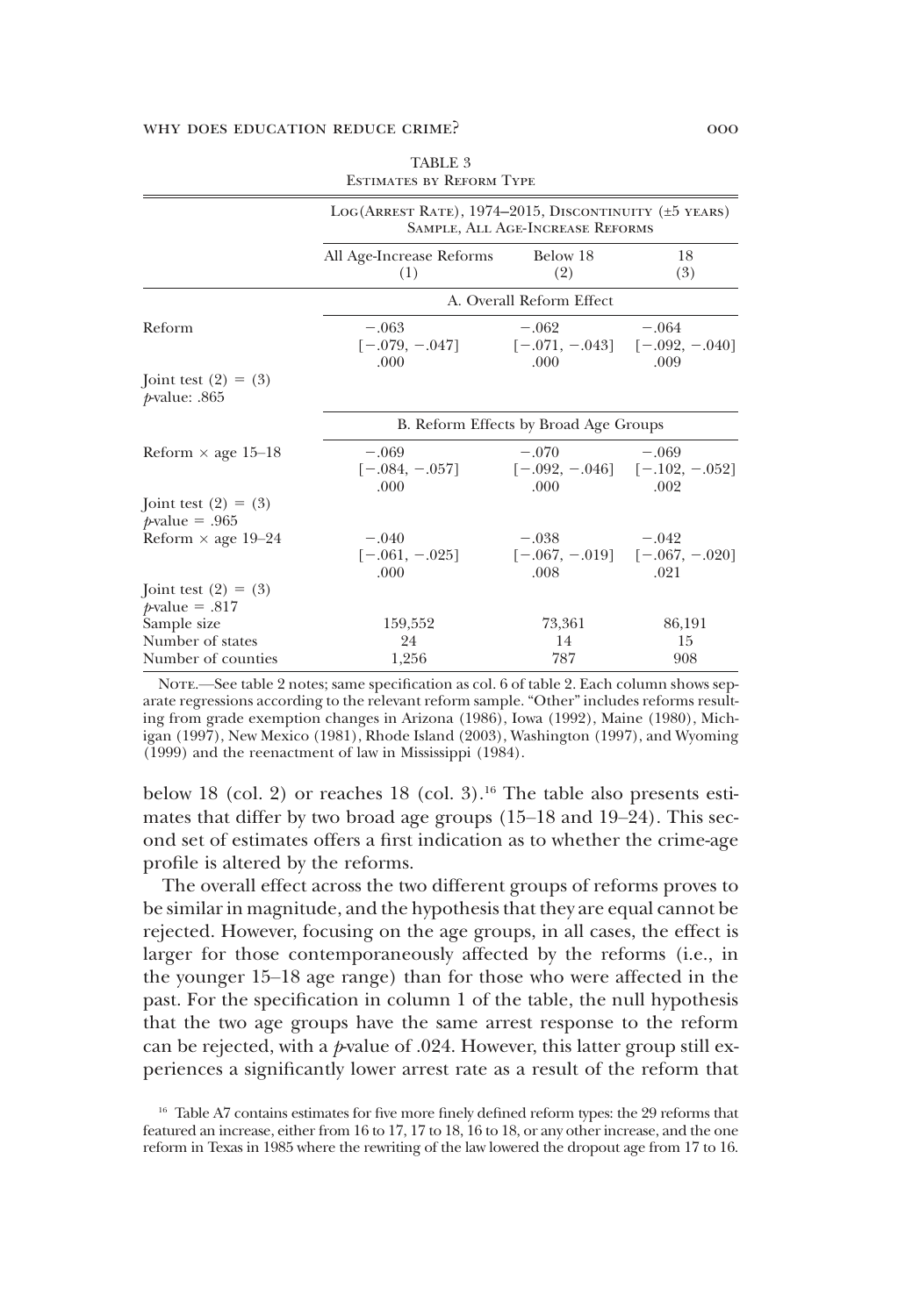they were subject to when at school. Again, there is very little difference in the effect on different age groups depending on whether the reform raised the leaving age to 18 or below. Overall, these results do not point to substantial heterogeneity across the reforms, which in any case is primarily only a difference of 1 year in the mandated leaving age. It should be remembered that these reforms are potentially very different from those considered by Lochner and Moretti (2004), which affected significantly younger cohorts in earlier time periods.<sup>17</sup>

The use of county-level panel data means it is also possible to estimate the discontinuity for each reform separately. Estimates produced from doing this are presented in table A9, but it is easier to visualize the various estimates as they are presented in figure 4. Each point represents a separate reform labeled along the horizontal axis, and 95% confidence bands for each estimate are shown. Only 1 of the 30 reforms generates a significantly positive effect on arrest rates—the 1985 Texas reform. Of the other 29 reforms, 15 are significantly negative, and all but 4 have a negative estimate.

## *C. Different Crime Types*

Table 4 present estimates for the 29 pooled reforms involving age increases that distinguish between different crime types (total, violent, property, and drug arrests).<sup>18</sup> It also again presents estimates that differ by two broad age groups (15–18 and 19–24). The results of the table suggest a fairly consistent pattern across crime types, though the effect is larger in magnitude (in absolute terms) for drug arrests than the other types of crime. This is particularly noticeable for those contemporaneously affected by the reform, as the drug arrest rate drops by almost 13%, compared with 7% for all types of arrest.

## *D. The Impact on Crime-Age Profiles*

Having demonstrated the crime-reducing effect of the reforms overall and first identified some variation by broad age group, the focus is now directly placed on the effect on the entire crime-age profile, with an aim of studying the extent to which its shape may change in response to the education reforms. To begin, the specification for the 5-year window

<sup>&</sup>lt;sup>17</sup> We have also reestimated table 3 using the arrest rate in levels as the dependent variable rather than the log. Table A8 shows these estimates, again showing a clear pattern of larger reductions in arrests for the 15–18-year-olds together with a significant crime-reducing effect for the 19–24-year-olds.

<sup>&</sup>lt;sup>18</sup> For the remainder of the empirical analysis, the focus is placed only on the 29 dropout age increases, excluding the Texas decrease. Results are, however, robust to including the decrease.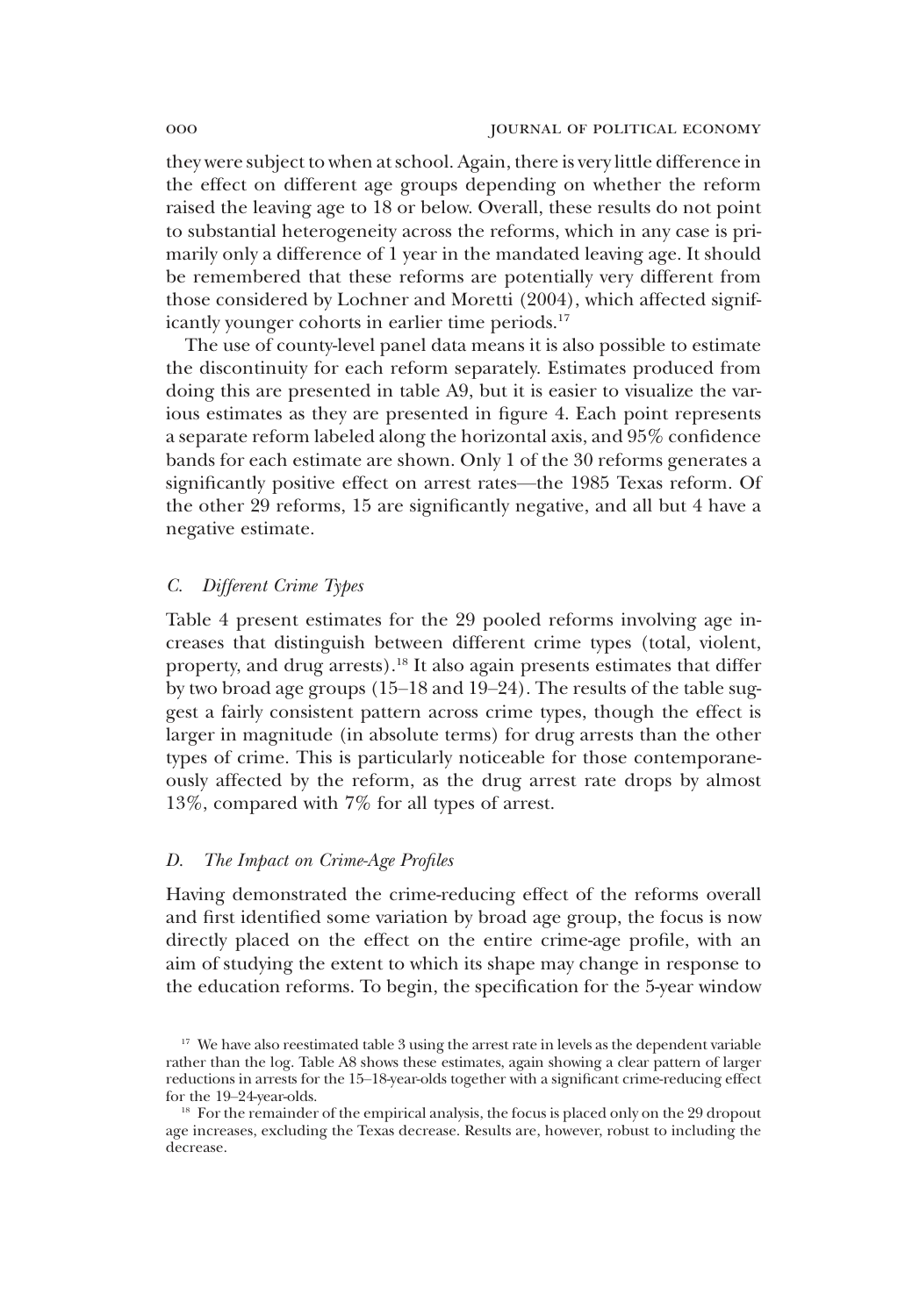

FIG. 4.—Estimated discontinuity coefficients. Coefficients are from table A8; shown are  $95\%$  confidence intervals.

|                           | LOG(ARREST RATE), 1974–2015, DISCONTINUITY ( $\pm$ 5 YEARS)<br>SAMPLE, ALL AGE-INCREASE REFORMS |                |                                                                                                                  |              |  |  |
|---------------------------|-------------------------------------------------------------------------------------------------|----------------|------------------------------------------------------------------------------------------------------------------|--------------|--|--|
|                           | Total<br>(1)                                                                                    | Violent<br>(2) | Property<br>(3)                                                                                                  | Drugs<br>(4) |  |  |
|                           |                                                                                                 |                | A. Overall Reform Effect                                                                                         |              |  |  |
| Reform                    | .000                                                                                            | .000           | $-.063$ $-.052$ $-.053$ $-.101$<br>$[-.079, -.047]$ $[-.079, -.023]$ $[-.075, -.038]$ $[-.115, -.077]$<br>.000.  | .000         |  |  |
|                           | B. Reform Effects by Broad Age Groups                                                           |                |                                                                                                                  |              |  |  |
| Reform $\times$ age 15–18 | .000.                                                                                           | .002           | $-0.069$ $-0.055$ $-0.056$ $-129$<br>$[-.084, -.057]$ $[-.084, -.028]$ $[-.088, -.031]$ $[-.168, -.082]$<br>.000 | .000         |  |  |
| Reform $\times$ age 19–24 | .000                                                                                            | .000           | $-.040$ $-.041$ $-.040$ $-.045$<br>$[-.061, -.025]$ $[-.069, -.014]$ $[-.073, -.014]$ $[-.071, -.018]$<br>.005   | .003         |  |  |
| Sample size               |                                                                                                 |                | 159,552 159,552 159,552 159,552                                                                                  |              |  |  |
| Number of states          | 24                                                                                              | 24             | 24                                                                                                               | 24           |  |  |
| Number of counties        | 1,256                                                                                           | 1,256          | 1,256                                                                                                            | 1,256        |  |  |

TABLE 4 Estimates by Crime Type and Age

NOTE.—See table 2 notes; same specification as col. 6 of table 2. The sample excludes the Texas (1985) reform, as it saw a decrease in compulsory schooling.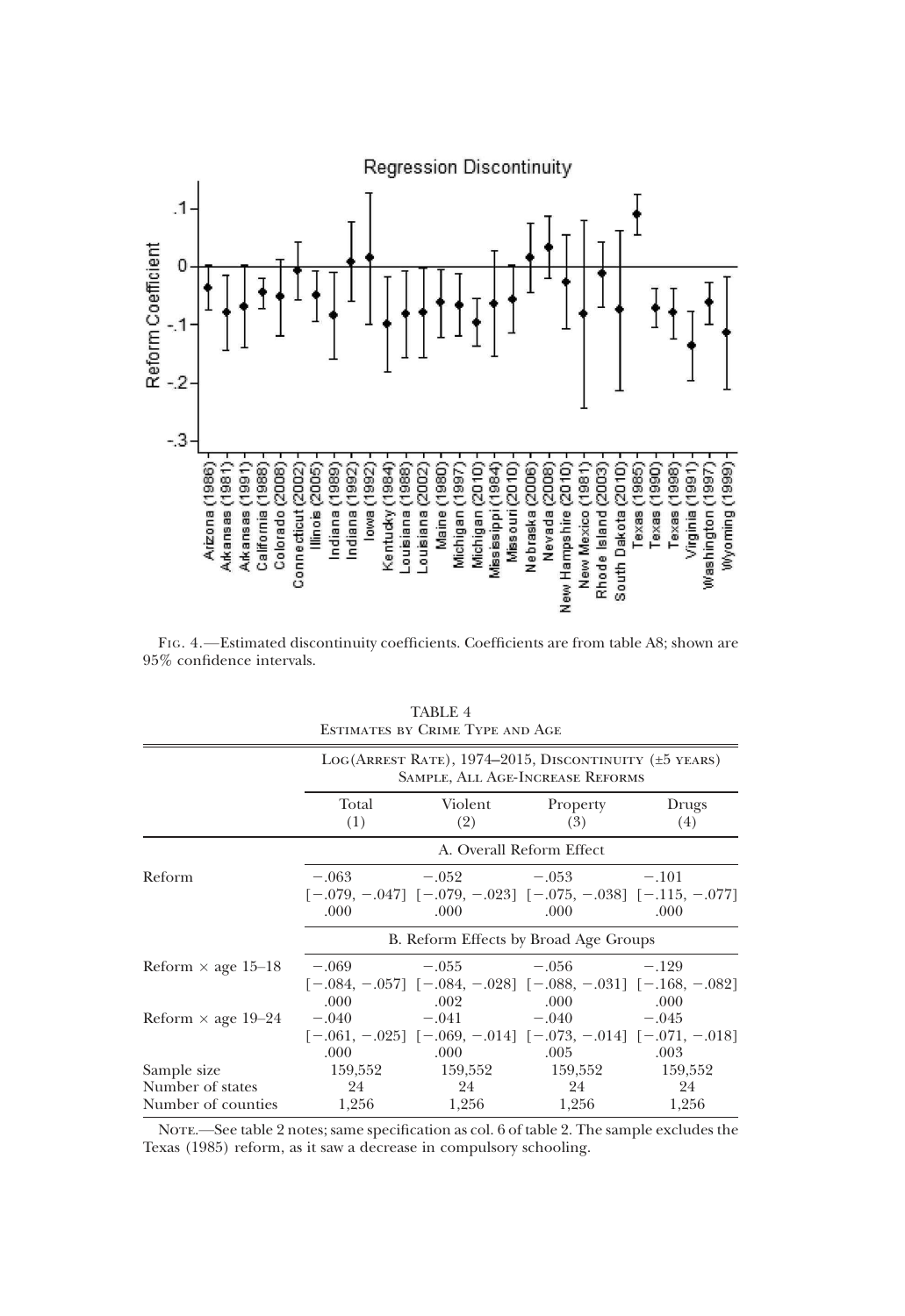is generalized to have different reform effects at each single age—corresponding to equation (3). This then allows examination of the key question of this paper: Can policy reforms alter the entire shape of the crimeage profile?

Consistent with the theoretical discussion presented in section II, the results reported in table 5 show that reforms have the largest effect for those directly incapacitated as a result of school attendance. However, they also show a significantly negative effect for later age groups that are not incapacitated in school as a result of the reform. These two findings emerge to varying degrees for different crime types.

| <b>AGE-VARYING REFORM IMPACTS</b> |                                                                                           |                                                                                        |                 |                                                      |  |
|-----------------------------------|-------------------------------------------------------------------------------------------|----------------------------------------------------------------------------------------|-----------------|------------------------------------------------------|--|
|                                   | LOG(ARREST RATE), 1974-2015, DISCONTINUITY (±5 YEARS)<br>SAMPLE, ALL AGE-INCREASE REFORMS |                                                                                        |                 |                                                      |  |
|                                   | Total<br>(1)                                                                              | Violent<br>(2)                                                                         | Property<br>(3) | Drugs<br>(4)                                         |  |
| Reform $\times$ age = 15          | $-.107$<br>.000                                                                           | $-.054$<br>$[-.127, -.085]$ $[-.083, -.022]$ $[-.119, -.051]$ $[-.307, -.132]$<br>.007 | $-.082$<br>.000 | $-.224$<br>.000                                      |  |
| Reform $\times$ age = 16          | $-.099$<br>.000                                                                           | $-.044$<br>$[-.122, -.073]$ $[-.090, -.002]$ $[-.103, -.054]$ $[-.250, -.112]$<br>.043 | $-.075$<br>.000 | $-.185$<br>.000                                      |  |
| Reform $\times$ age = 17          | $-.056$<br>.000                                                                           | $-.045$<br>$[-.088, -.027]$ $[-.083, -.015]$ $[-.086, .001]$ $[-.166, -.086]$<br>.003  | $-.038$<br>.053 | $-.130$<br>.000                                      |  |
| Reform $\times$ age = 18          | $-.034$<br>.000                                                                           | $-.073$<br>$[-.054, -.021]$ $[-.111, -.028]$ $[-.044, -.008]$ $[-.052, .008]$<br>.000  | $-.022$<br>.001 | $-.020$<br>.170                                      |  |
| Reform $\times$ age = 19          | $-.046$<br>.000                                                                           | $-.088$<br>$[-.065, -.033]$ $[-.144, -.039]$ $[-.066, -.010]$ $[-.081, -.003]$<br>.000 | $-.034$<br>.001 | $-.037$<br>.030                                      |  |
| Reform $\times$ age = 20          | $-.059$<br>.000                                                                           | $-.093$<br>$[-.077, -.042]$ $[-.140, -.058]$ $[-.080, -.033]$ $[-.100, -.015]$<br>.000 | $-.052$<br>.001 | $-.057$<br>.008                                      |  |
| Reform $\times$ age = 21          | $-.059$<br>.000                                                                           | $-.055$<br>$[-.079, -.042]$ $[-.083, -.017]$ $[-.096, -.039]$ $[-.114, -.048]$<br>.010 | $-.063$<br>.003 | $-.079$<br>.002                                      |  |
| Reform $\times$ age = 22          | $-.046$<br>.003                                                                           | $-.028$<br>$[-.071, -.022]$ $[-.077, .013]$ $[-.080, -.016]$ $[-.107, -.053]$<br>.183  | $-.045$<br>.015 | $-.080$<br>.000                                      |  |
| Reform $\times$ age = 23          | $-.054$<br>.002                                                                           | $-.010$<br>$[-.090, -.014]$ $[-.074, .038]$<br>.751                                    | $-.051$<br>.017 | $-.075$<br>$[-.091, -.010]$ $[-.096, -.041]$<br>.001 |  |
| Reform $\times$ age = 24          | $-.047$<br>.101                                                                           | .001<br>$[-.097, .006]$ $[-.065, .058]$<br>.988                                        | $-.054$<br>.099 | $-.067$<br>$[-.137, .009]$ $[-.105, -.020]$<br>.004  |  |
| Sample size<br>Number of states   | 159,552<br>24                                                                             | 159,552<br>24                                                                          | 159,552<br>24   | 159,552<br>24                                        |  |
| Number of counties                | 1,256                                                                                     | 1,256                                                                                  | 1,256           | 1,256                                                |  |

| <b>TABLE 5</b>           |  |
|--------------------------|--|
| ge-Varying Reform Impact |  |

NOTE.—See table 2 notes; same specification as col. 6 of table 2. The sample excludes the Texas (1985) reform, as it saw a decrease in compulsory schooling.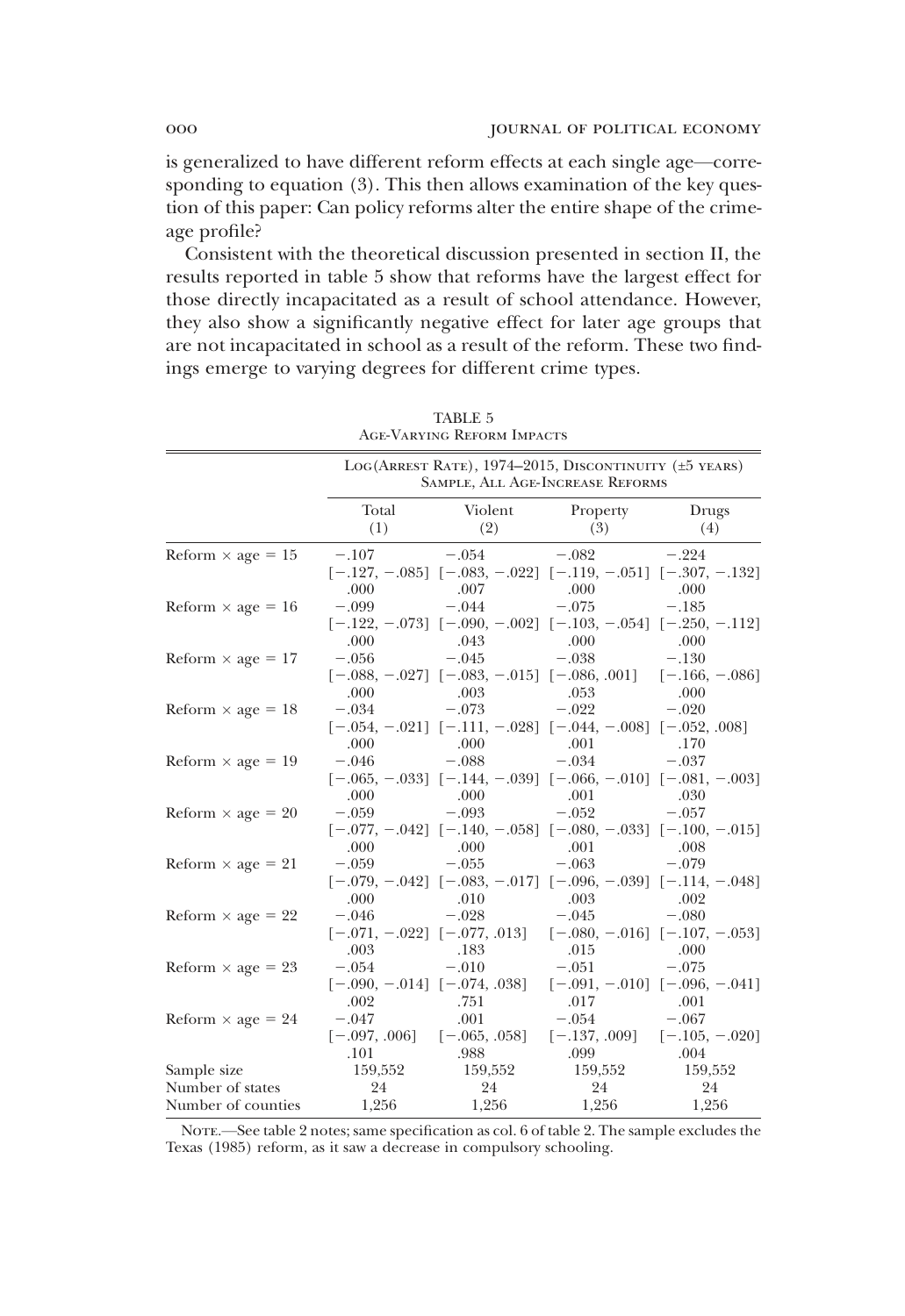

FIG. 5.—Discontinuity estimates by age and crime type, from estimates in table 5. Texas (1985) is excluded from the estimation given that it showed a decrease in dropout age. Bootstrapped confidence intervals at 95% significance are clustered at the state-reform level.

Figure 5 shows the estimates, with 95% confidence bands, for each crime type. To highlight the effect on the crime-age profile overall, figure 6 shows the estimated profiles pre- and postreform by crime type. It is clear how the reforms are reducing crime at all stages of the life cycle, though generally more heavily in the early years. Thus, there is evidence of both a temporary incapacitation effect—when the young men are locked up in school—and a longer-term crime-reducing effect.

Closer inspection of figure 6 does reveal some differences in the balance between crime reductions at younger and older ages across crime types. When pooled, the total crime figure shows larger incapacitation effects. The same is true for property and drug crimes, and in the case of the former, there is little in the way of an effect at older postincapacitation ages. For violent crimes, the opposite holds: little in the way of incapacitation but some crime reduction at older ages.

#### V. Mechanisms and Discussion

The reported results considered so far show a strong negative effect on arrest rates from school leaving age reforms. This operates both at the time an individual's behavior is directly impacted by the policy and in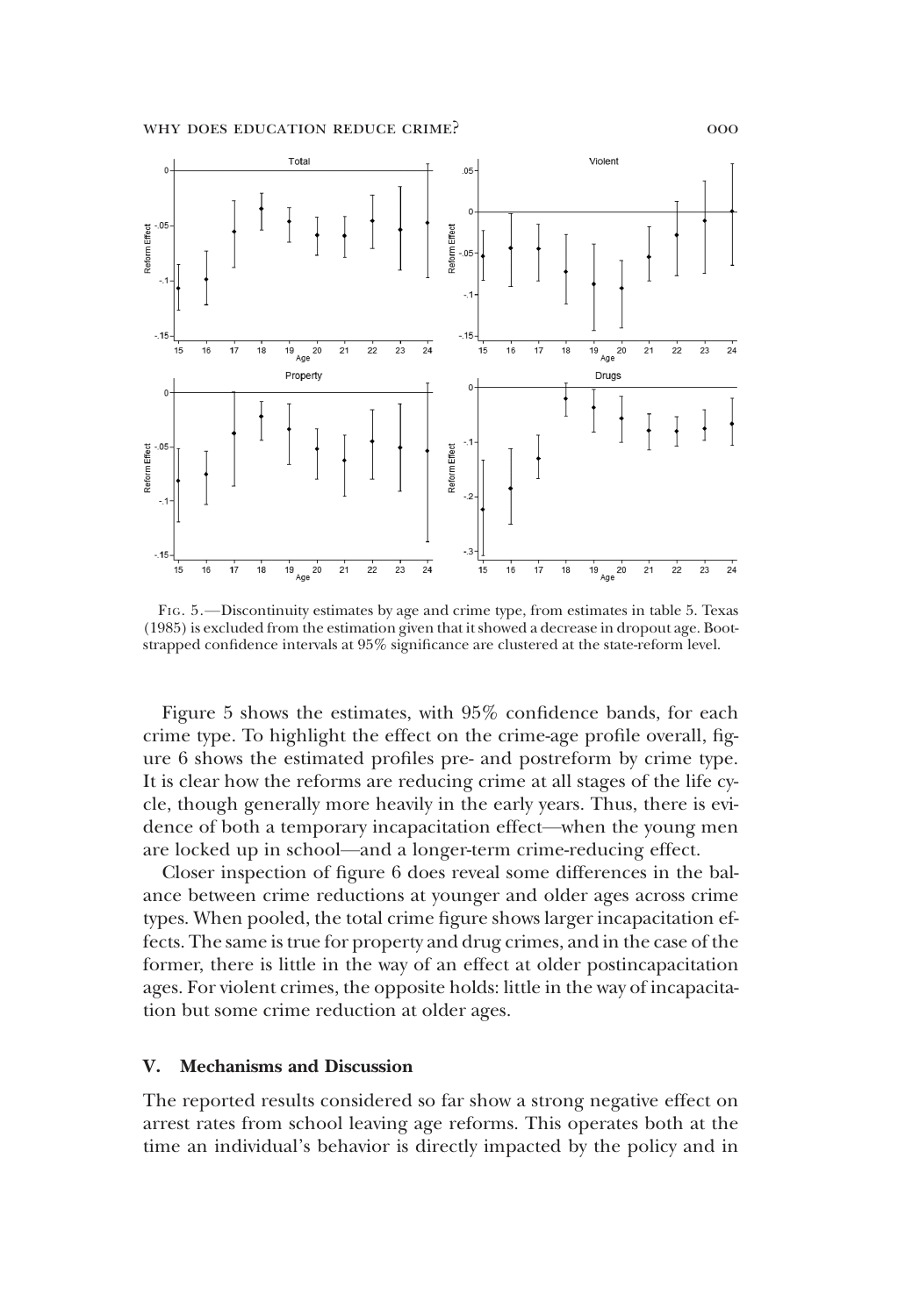

FIG. 6.—Crime-age profile shifts by crime type. Prior arrest rate is the mean of arrest rate by age prior to discontinuity using a 5-year bandwidth. The postarrest rate is calculated using the estimated age effects from figure 5.

subsequent years when they are not. The former effect is likely to be a result of incapacitation—when a young person is constrained to remain in school, they have less free time to allocate to crime. In this section, in line with the earlier discussion in section II, competing mechanisms that explain the latter longer-run effect are considered.

#### *A. Education and Employment Outcomes*

There is by now a large literature that examines the causal effect of education on crime.<sup>19</sup> A natural interpretation of the dropout reform reducing criminality is that, in addition to the direct incapacitation effect that occurs from requiring students to remain in school for an additional year, the additional year also generates a productive educational benefit for those on the margin of criminal behavior. This then raises their human capital, wages, and employment and reduces the probability they will commit crime in the future. This would be consistent with the theoretical discussion in section II and with the earlier US research studying the impact of the earlier compulsory school leaving reforms up to the 1980s.<sup>20</sup>

 $19$  Many of these studies were cited earlier, but see also the review by Lochner (2011).

<sup>&</sup>lt;sup>20</sup> For crime, see Lochner and Moretti (2004). For reviews of the sizable bodies of research on wage effects, see Card (1999) and Oreopoulos (2009). For a host of other nonwage outcomes variables, including health, voting behavior, and life satisfaction, see Oreopoulos and Salvanes (2011).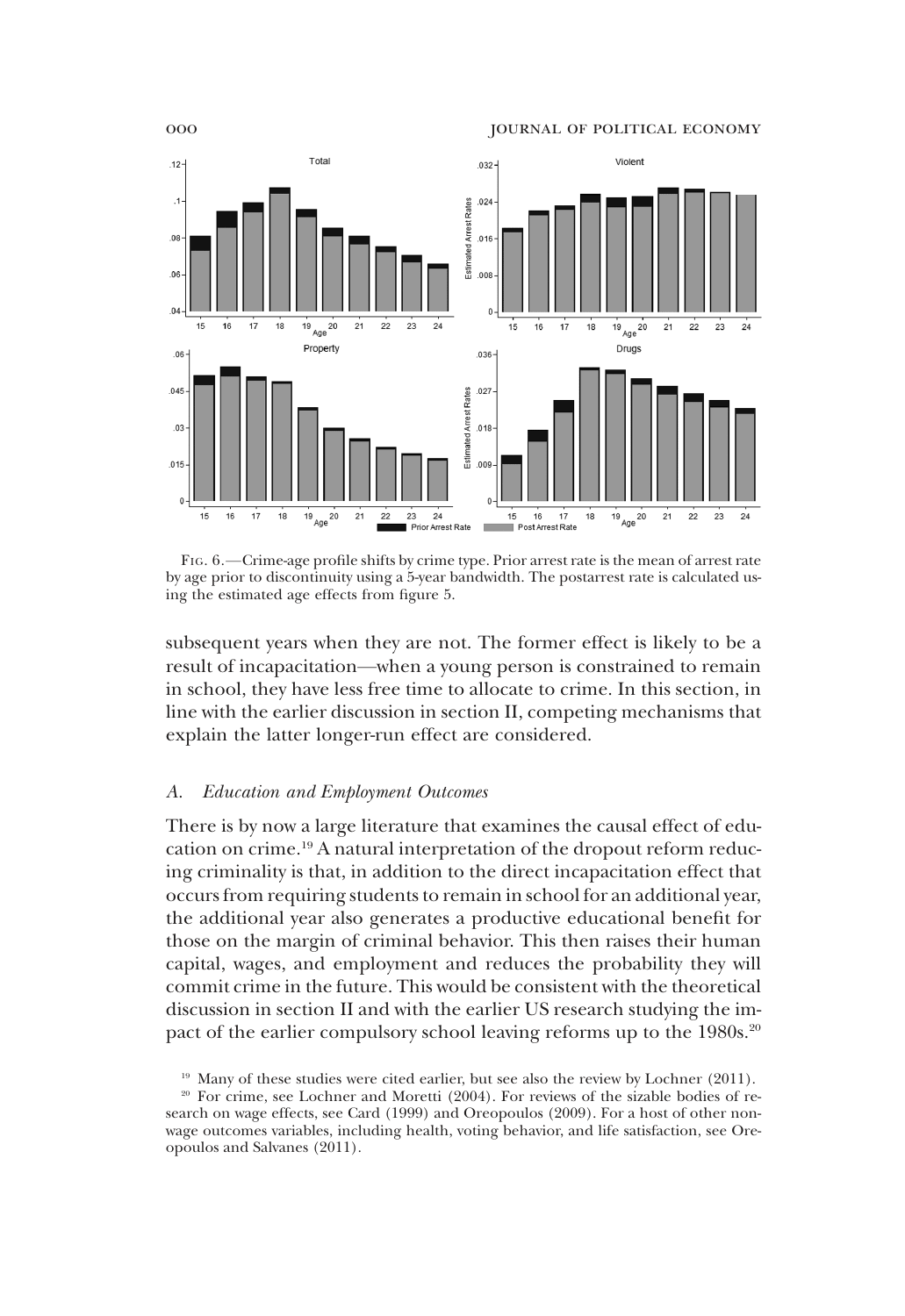To assess this explanation of the results, the empirical connection between the reforms and different measures of education and work are considered. First of all, looking at the incapacitation side of things, we explore whether school attendance did in fact increase by utilizing Current Population Survey (CPS) data on 16–18-year-olds between 1974 and 2015 (see the appendix for more details). Panel A of table 6 shows the estimates, structured in the same way as the earlier baseline results for arrests. There is significant evidence of incapacitation, with the 5-year window specification in column 4 showing a 5 percentage point rise in school attendance, or a 6.3% increase relative to the prereform mean. This reaffirms that school incapacitation effects were a key dimension of the dropout age reforms.

To explore what might lie behind the longer-run crime-reducing effects, the remainder of the table reports results for education- and jobrelated outcomes for older individuals aged 19–60 in the American Community Survey (ACS) from 2006 onward.<sup>21</sup> The outcomes are high school dropout rates, whether an individual was in education or work, and log weekly real wages. While there are statistically significant effects in the expected direction for a few of the specifications, the estimates are relatively small in magnitude. They do uncover education improvements that followed from dropout age reform and an increased likelihood of being in school or work, but the effects are small—relative to the prereform mean, they respectively correspond to a 4.6% fall in high school dropout and a 0.04% increase in the likelihood of being in education or work. Unlike in the previous work on earlier reforms (e.g., Card 1999; Acemoglu and Angrist  $2001$ ), there is essentially no effect on wages in any specification.<sup>22</sup>

The positive effects of the reforms on economic and education outcomes are therefore modest, certainly in comparison with Lochner and Moretti (2004), who find education estimates that are quite a lot bigger than those reported in table 6. Lochner and Moretti argue in their context that the predicted increase in wages that resulted from the rising high school graduation rates caused by the education reforms combined with estimates of the elasticity of arrests with respect to wages can potentially explain the entire reduction in crime rates for those aged 20–59 caused by the reforms. Because we find no identifiable effect of the reforms on wages, we would obviously predict no effect on postschooling crime rates through this channel. Our previous work (Bell, Costa, and Machin 2016) has demonstrated that the most recent reforms to compulsory schooling laws have substantially weaker effects on educational attainment than

<sup>&</sup>lt;sup>21</sup> ACS data are used because they are annual data that can be used to study the reforms across pooled birth cohorts. See app. A for more details.

<sup>&</sup>lt;sup>22</sup> Lack of a wage effect from dropout age reforms is not unique to this paper. Pischke and Von Wachter (2008), e.g., report no wage gains from German compulsory school leaving age reforms.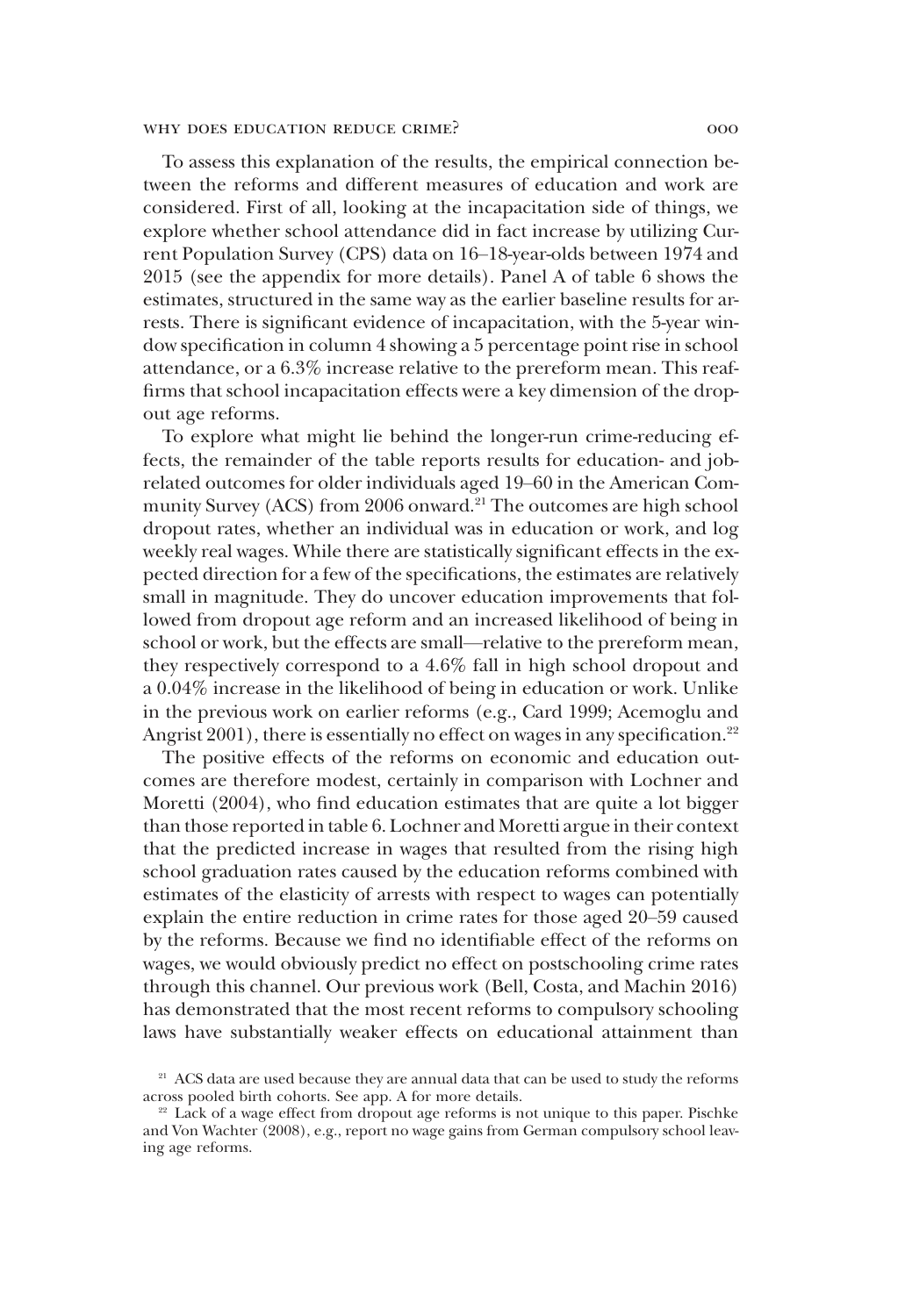|                                        | Prereform<br>Mean | All States<br>(1)                  | 10-Year<br>Window<br>(2)                        | 7-Year<br>Window<br>(3)                                               | 5-Year<br>Window<br>(4)         |
|----------------------------------------|-------------------|------------------------------------|-------------------------------------------------|-----------------------------------------------------------------------|---------------------------------|
|                                        |                   |                                    | A. High School Attendance (16-18)               |                                                                       |                                 |
| Reform                                 | .744              | .010<br>$[-.006, .028]$<br>.202    | .038<br>[.019, .054]<br>.000                    | .040<br>[.026, .056]<br>.000                                          | .049<br>[.035, .066]<br>.000    |
|                                        |                   |                                    | <b>B.</b> High School Dropout                   |                                                                       |                                 |
| Reform                                 | .093              | $-.007$<br>$[-.018, .002]$<br>.131 | $-.005$<br>.004                                 | $-.005$<br>$[-.008, -.002]$ $[-.008, -.002]$ $[-.008, -.001]$<br>.002 | $-.004$<br>.023                 |
|                                        |                   |                                    | C. School or Work                               |                                                                       |                                 |
| Reform                                 | .812              | .010<br>.002                       | .006<br>$[.004, .014]$ $[-.002, .012]$<br>.113  | .006<br>[.000, .011]<br>.038                                          | .003<br>$[-.003, .010]$<br>.309 |
|                                        |                   |                                    | D. Log Weekly Real Wages                        |                                                                       |                                 |
| Reform                                 | 6.769             | .010<br>.388                       | .005<br>$[-.011, .039]$ $[-.005, .013]$<br>.288 | .007<br>$[-.003, .015]$<br>.145                                       | .004<br>$[-.002, .010]$<br>.128 |
| Running<br>variable                    |                   |                                    | Linear $\times$<br>reform                       | Linear $\times$<br>reform                                             | Linear $\times$<br>reform       |
| Reform<br>interactions<br>Sample size: |                   |                                    | X                                               | X                                                                     | X                               |
| Panel A<br>Panels B                    |                   | 1,026,804                          | 254,617                                         | 182,279                                                               | 132,017                         |
| and C<br>Panel D                       |                   | 6,816,430<br>4,854,245             | 1,754,012<br>1,297,395                          | 1,236,070<br>916,684                                                  | 889,652<br>659,575              |
| Number of<br>states:                   |                   |                                    |                                                 |                                                                       |                                 |
| Panel A<br>Panels B-D                  |                   | 41<br>48                           | 17<br>24                                        | 17<br>24                                                              | 17<br>24                        |

TABLE 6 Estimates for High School Attendance, Education, Employment, and Wages

NOTE.—Current Population Survey basic monthly (panel A) includes all males, ages 16-18, from 1976 to 2015. Attendance in panel A is defined as an individual reporting to attend school full-time with education attainment lower than some college (see app. A). Panels B–D include US-born males in each age group 19–60 inclusive from the 2006–2015 American Community Survey. Estimates are weighted by population weights, and 95% confidence intervals (in brackets) and *p*-values (below) are clustered at the state level (state-reform level for discontinuity windows). The dependent variables are an indicator for high school dropout, an indicator for currently employed or attending school individuals (work or school), and log of real weekly wages. All specifications include age, year, black, Hispanic, and state-of-birth fixed effects (month fixed effects are added to panel A). "Reform interactions" means every covariate is made state-reform specific by adding an interaction with the state-reform indicator.

estimates identified using changes from dropout age reforms in the 1950s and 1960s. This is in line with the notion that the group of compliers—for example, those who obtain a high school diploma when the reform occurs who would not have done so previously—are a smaller percentage of the eligible population for the period studied in this paper.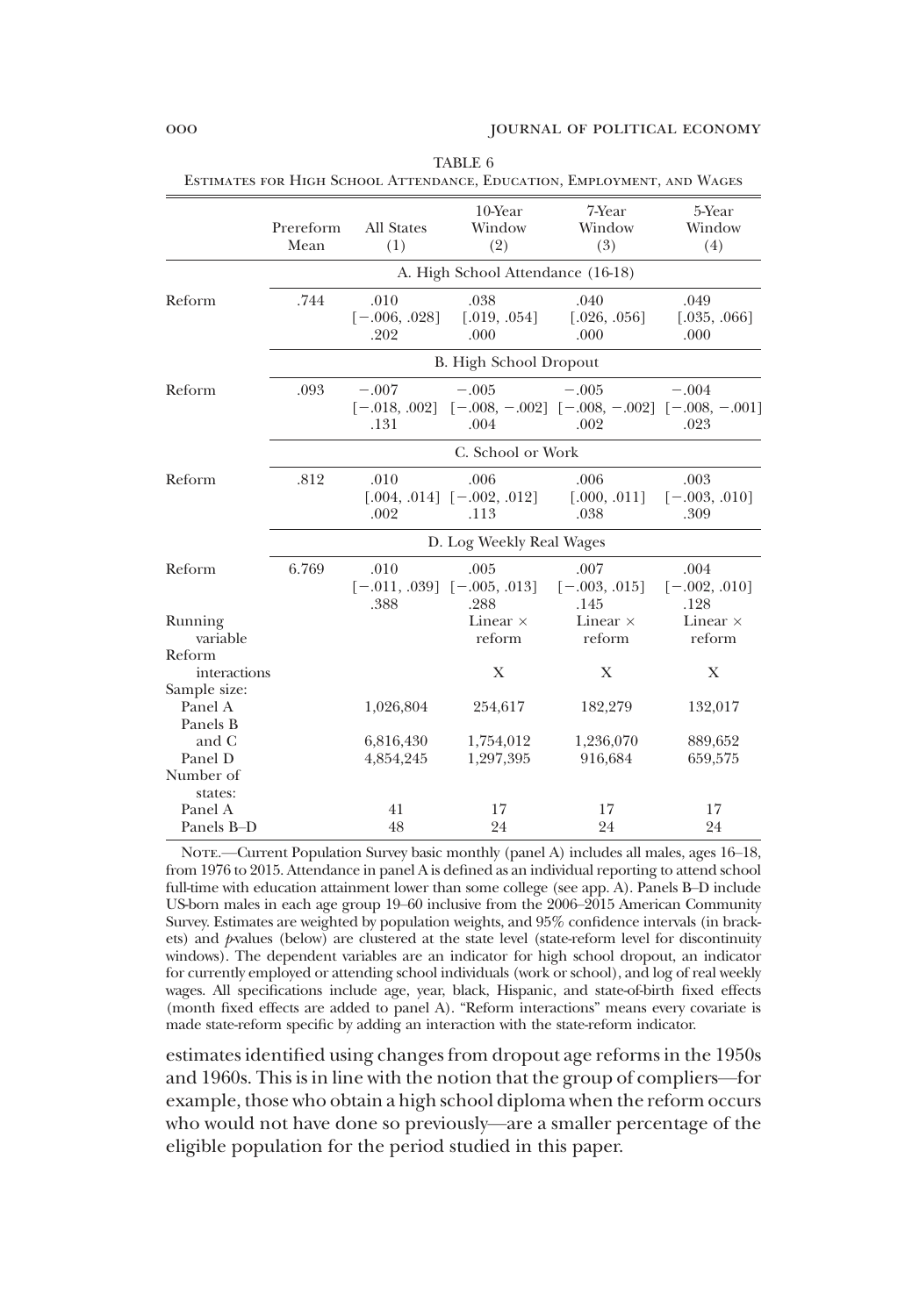This interpretation makes sense in this paper as the high school dropout rate for those aged 16–24 fell from 27.2% in 1960 in Lochner and Moretti's (2004) data to 5.9% in 2015. This shrinks the group of potential compliers by a lot and makes it more likely that the dropouts are a hard core of individuals for whom such reforms are unlikely to have any effect (i.e., a higher share of never takers). This does not mean that there is no effect—after all, a 0.4 percentage point (4.6%) fall in the dropout rate will certainly affect the criminal margin for some individuals. But it seems unlikely that the size of this change in educational attainment can explain the entire 3%–4% reduction in arrest rates that we observe for 19–24-year-olds.

Overall, how should we interpret the magnitude of the arrest estimates given the estimated impact on schooling? Column 4 of table 6 shows that CSL reforms generate a 4.9 percentage point increase in high school attendance of 16–18-year-olds, on average, compared with a prereform mean of 74.4%. For the 6.8 million male 16–18-year-olds in the United States in 2010, this generates an attendance increase of an additional 332,000 students staying in school. Column 1 of table 4 reports a  $-0.069$ RD estimate in the log total number of arrests equation for the 15–18 year-old age group, and a comparable RD estimate for the 16–18-year-old group is  $-0.076$ . The UCR data for 2010 show that the total arrests for this age group was 403,000, so  $29,524$ (= [exp(-0.076) - 1)  $\times$  403,423]) fewer arrests are made as a result of the CSL reform. Overall, this therefore implies that for every 100 students kept in school, there would be approximately nine fewer crimes. For property crimes only, the reduction would be around three crimes for every 100 students kept in school. By comparison, Anderson (2014) reports a comparable back-of-the-envelope calculation (based on high school dropout), concluding that there would be seven fewer property crimes per 100 students affected by changes in the minimum dropout age.

#### *B. Dynamic Incapacitation*

In light of the modest economic and education effects, the discussion of section II that highlighted the potential for dynamic incapacitation effects to explain the reduced criminality of post-dropout-age individuals requires further exploration. To provide direct evidence on this channel, prereform time periods are used to estimate the extent of the state dependence between crime rates at school age (ages 15–18) and crime rates postschooling (ages 19–24), hence ensuring the estimate will not be affected by the reform. Then a counterfactual calculation is undertaken that uses the estimated impact of the education reforms on the schoolage crime rate to estimate what the implied change in the postschooling crime rate would have been if the only mechanism at work was the impact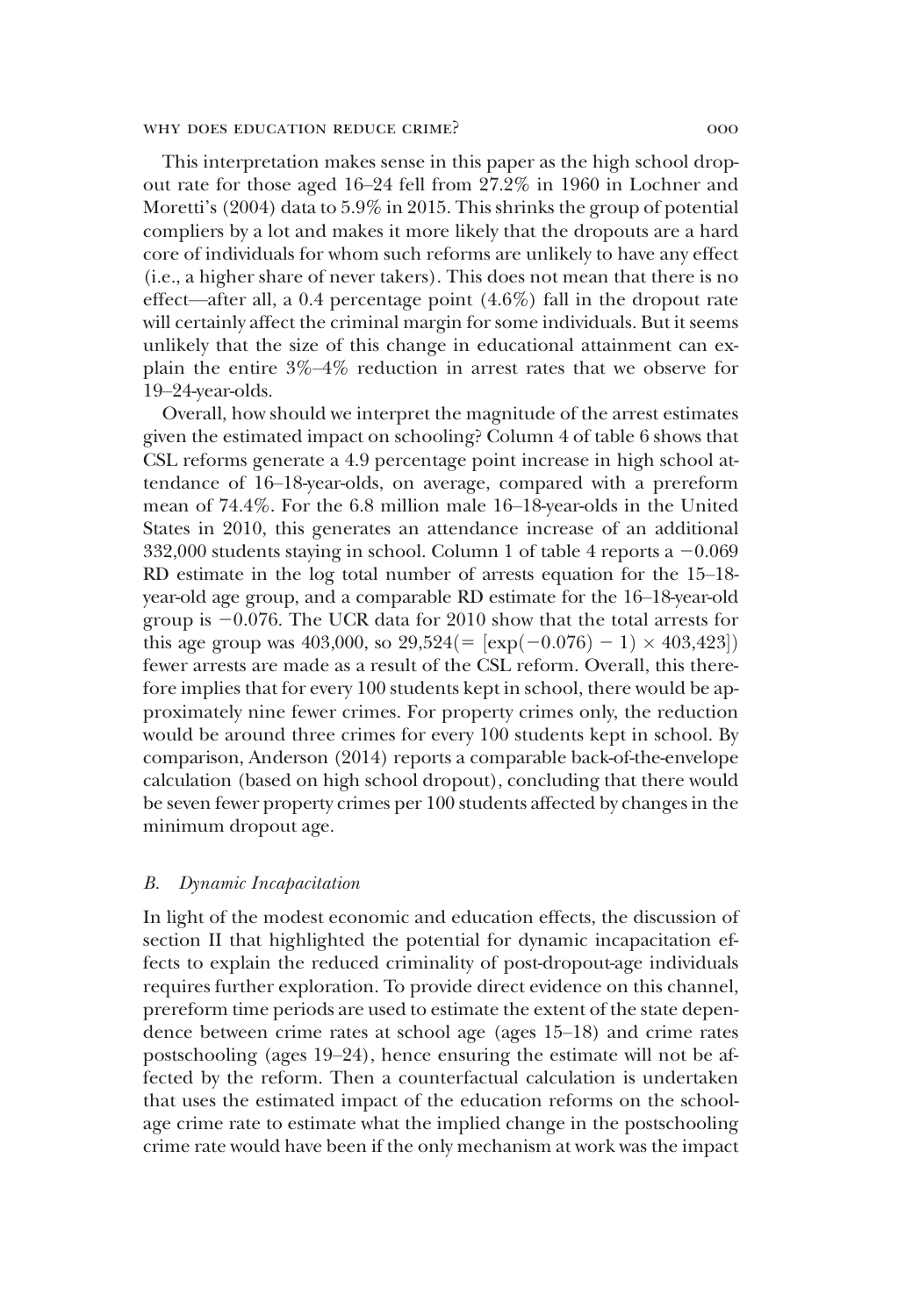on school-age crime rates with state dependence. This gives an estimate of the dynamic incapacitation effect, whose magnitude can be compared with the overall estimated impact on postschooling crime rates from the RD research design.

Formally, the extent of state dependence (pre- and postreform) can be estimated from the following dynamic regression at county-cohort level:

Arres
$$
t_{c,s,t-a}^{19-24,p} = \rho^p \times \text{Arres}t_{c,s,t-a}^{15-18,p} + \pi_s^p X_{c,s,t-a} + \delta_s^p + u_{c,s,t-a}^p,
$$
  
\n
$$
p = \{\text{Pre}, \text{Post}\},
$$
\n(5)

where Arrest is the log arrest rate, *X* is a set of county-level controls,  $\delta_s$  are state fixed effects, and *u* is the equation error term.

From the previous analysis, the overall estimated change in the postschooling arrest rate as a result of the education reform is simply the RD estimate for the 19–24-year-olds,  $\hat{\beta}^{19-24}$  (where a hat denotes an estimate). An estimate of the importance of the dynamic incapacitation effect in this overall crime reduction can then be calculated from combining the estimated RD change in the arrest rate for  $15-18$ -year-olds,  $\hat{\beta}^{15-18}$ , and the estimated state dependence prereform,  $\hat{\rho}^{\text{Pre}}$ .

In terms of the earlier discussion on crime-reducing effects resulting from a rise in mandatory schooling described in section II, this empirical approach links to the key theoretical underpinnings in three possible ways.

- 1. *Direct incapacitation*. The  $\hat{\beta}^{19-24}$  estimate would be close to zero. Additionally, the state dependence parameter should be lower in the postreform period ( $\hat{\rho}^{\text{Post}} \leq \hat{\rho}^{\text{Pre}}$ ) since direct incapacitation reduces crime rates at younger ages, with crime rates at older ages unchanged (in the absence of any other channel).
- 2. *Dynamic incapacitation*. Crime reductions occur throughout the crime-age profile but are more pronounced at younger ages, so that  $0 \leq \hat{\beta}^{19-24} \geq \hat{\beta}^{15-18}$ . The extent of state dependence determines how the earlier-age and later-age crime reductions result from dynamic incapacitation as they remain unchanged as a result of the reform  $(\hat{\rho}^{\text{Post}} = \hat{\rho}^{\text{Pre}})$ .
- 3. *Educational improvement*. A more pronounced reduction of the crime-age profile arises at later ages  $0 \geq \hat{\beta}^{15-18} \geq \hat{\beta}^{19-24}$  as a consequence of indirect effects of the extra human capital accumulation on employment and wage outcomes. The state dependence estimate would likely be reduced comparing pre- and postreform cohorts ( $\hat{\rho}^{\text{Post}} \leq \hat{\rho}^{\text{Pre}}$ ) from this channel.

Table 7 reports the results of this exercise. Each column contains an alternative specification for the prereform state dependence regression.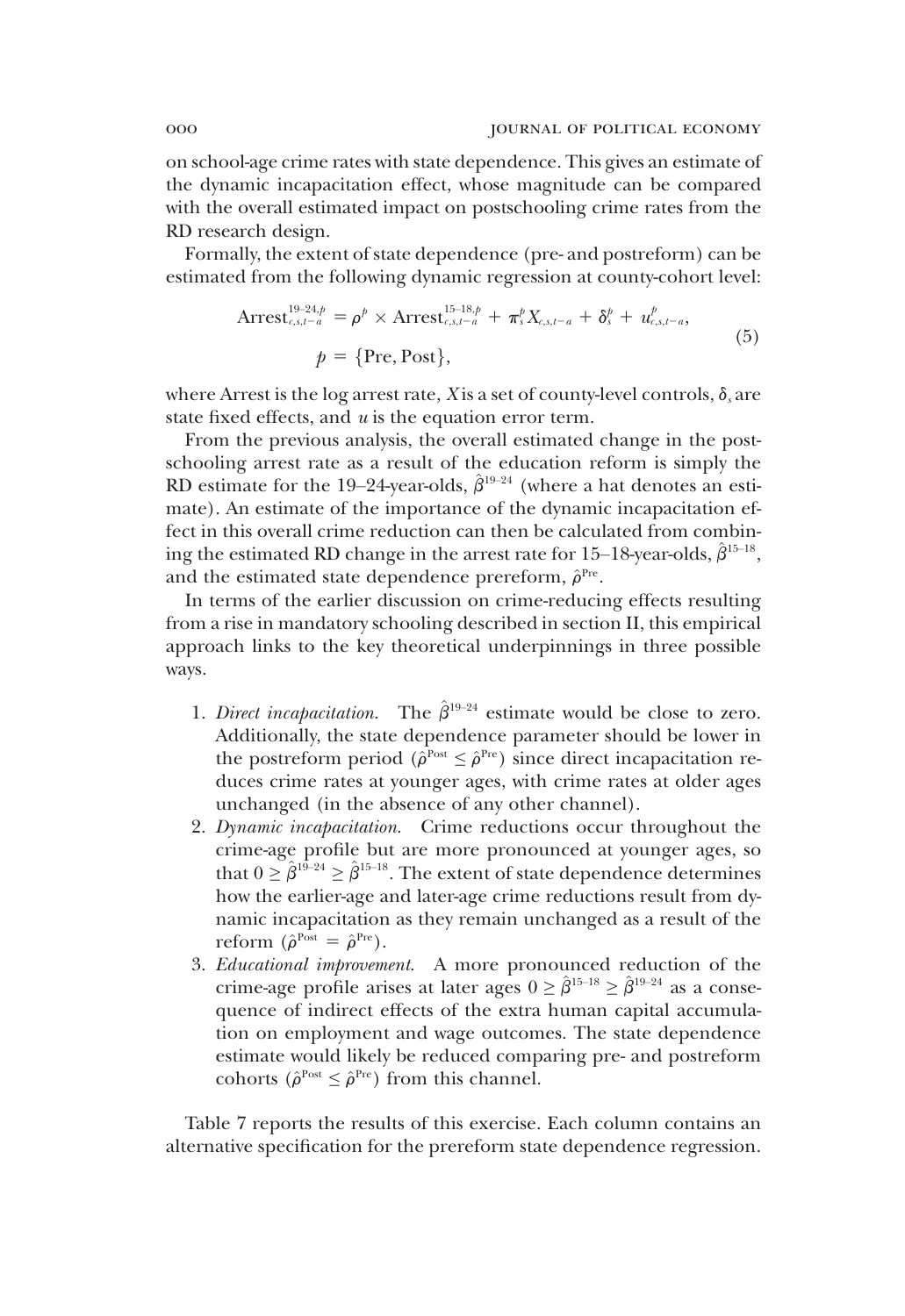|                                                                              | LOG(ARREST RATE), 1974-2015, DISCONTINUITY (±5 YEARS)<br>SAMPLE, ALL AGE-INCREASE REFORMS |         |                               |         |                               |  |
|------------------------------------------------------------------------------|-------------------------------------------------------------------------------------------|---------|-------------------------------|---------|-------------------------------|--|
| Log Arrest Rate <sup>19-24,Pre</sup>                                         | (1)                                                                                       | (2)     | (3)                           | (4)     | (5)                           |  |
| Log Arrest                                                                   |                                                                                           |         |                               |         |                               |  |
| Rate <sup>15-18, Pre</sup> $(\hat{\rho}^{\text{Pre}})$                       | .485                                                                                      | .396    | .425                          | .297    | .293                          |  |
|                                                                              | [.352, .628]                                                                              |         | $[.260, .548]$ $[.345, .525]$ |         | $[.228, .381]$ $[.204, .387]$ |  |
|                                                                              | .000                                                                                      | .000    | .000                          | .000    | .000                          |  |
| $\hat{\hat{\beta}}^{15-18}_{19-24}$                                          | $-.069$                                                                                   | $-.069$ | $-.069$                       | $-.069$ | $-.069$                       |  |
|                                                                              | $-.040$                                                                                   | $-.040$ | $-.040$                       | $-.040$ | $-.040$                       |  |
| $[(\hat{\beta}^{15-18} \times \hat{\rho}^{Pre})/\hat{\beta}^{19-24}] \times$ |                                                                                           |         |                               |         |                               |  |
| 100                                                                          | 84                                                                                        | 68      | 73                            | 51      | 51                            |  |
| Demographics                                                                 |                                                                                           | X       |                               | X       |                               |  |
| Reform fixed effect                                                          |                                                                                           |         | X                             | X       | X                             |  |
| Reform interactions                                                          |                                                                                           |         |                               |         | X                             |  |
| Sample size                                                                  | 7,777                                                                                     | 7,777   | 7.777                         | 7,777   | 7,777                         |  |
| Number of states                                                             | 24                                                                                        | 24      | 24                            | 24      | 24                            |  |
| Number of counties                                                           | 1,256                                                                                     | 1,256   | 1,256                         | 1,256   | 1,256                         |  |

| TABLE 7                |
|------------------------|
| DYNAMIC INCAPACITATION |

NOTE.—Estimates are weighted by population size, and 95% confidence intervals (in brackets) and *p*-values (below) are clustered at the state-reform level. The dependent variable is the county-reform log of mean total arrest rate, including violent, property, and drug crimes between the ages of 19 and 24 by prereform cohorts and analogously for ages 15–18 in case of the independent variable. Here,  $\hat{\beta}^{15-18}$  and  $\hat{\beta}^{19-24}$  correspond to the estimates of col. 1 of table 3. All specifications include log of population. Covariates further include log of police force sworn and shares of female, black, and nonwhite/nonblack population. "Reform interactions" means every covariate is made state-reform specific by adding an interaction with the state-reform indicator.

The first column has no controls and all reforms pooled (with a 5-year prereform window for each reform). We then progressively add demographics (log of population, log of police force sworn, and shares of female, black, nonwhite/nonblack population), state fixed effects, and interactions between state fixed effects and demographics. Additionally, the postreform state dependence estimates align closely with the magnitude of their prereform counterparts; estimates of  $\hat{\rho}^{\text{Post}}$  range from 0.48 to 0.25, compared with 0.49 to 0.29 for  $\hat{\rho}^{\text{Pre 23}}$  The row labeled  $[(\hat{\beta}^{15-18} \times \hat{\rho}^{Pre})/\hat{\beta}^{19-24}] \times 100$  is the share expressed in percentage terms of the change in the estimated postreform postschooling arrest rate that is the result of dynamic incapacitation.

The results in the table show that the extent of state dependence declines as more controls are added. This also implies that the share of the crime reduction attributed to dynamic incapacitation also declines. Nonetheless, across all the reported specifications, dynamic incapacitation is a significant portion of the longer-run crime-reducing effect of

<sup>&</sup>lt;sup>23</sup> We do not completely exclude a small educational improvement effect, which would be in line with the small reduction in the magnitude of state persistence estimates for preand postreform cohorts.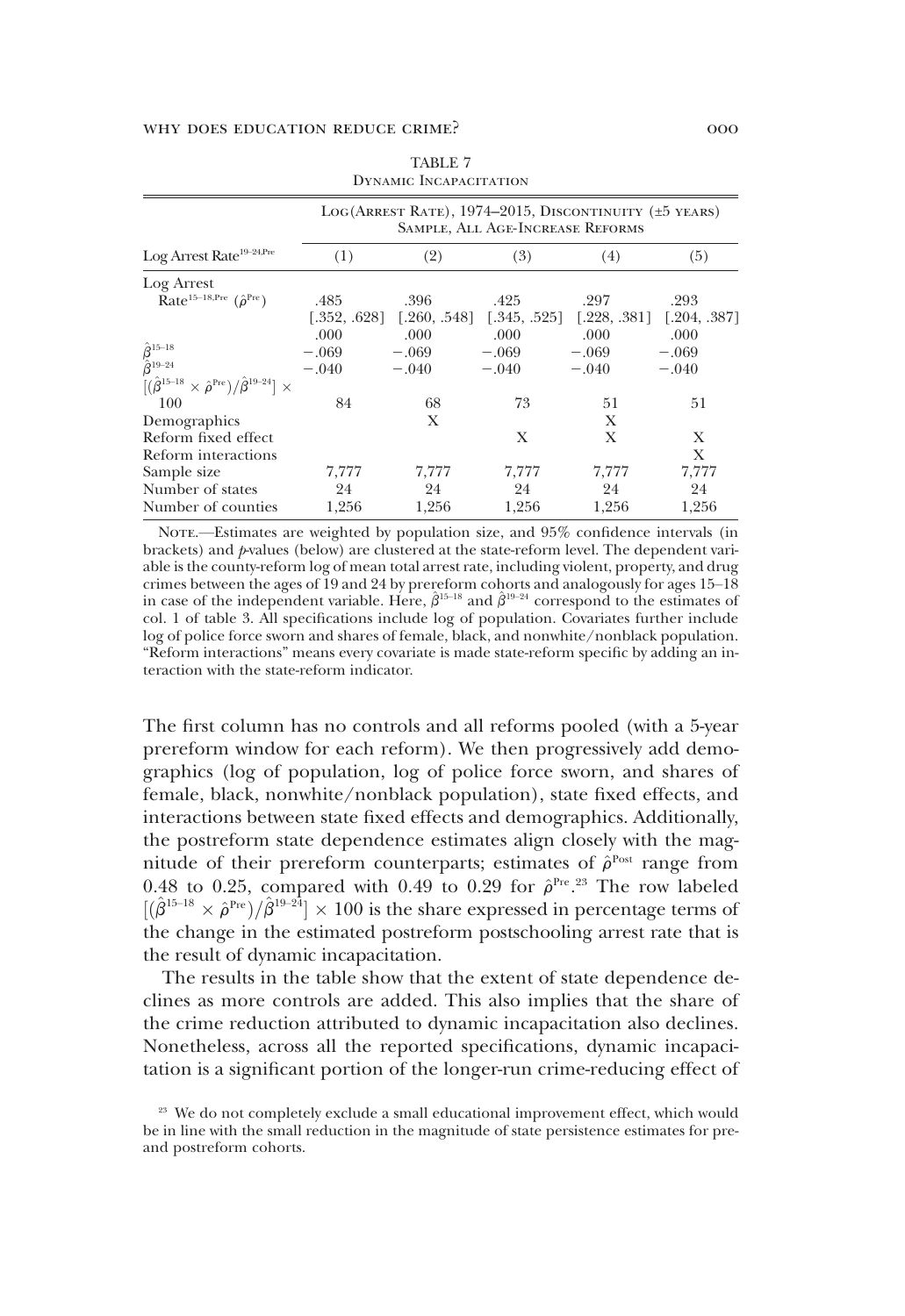|                                                                                  | ARREST RATE, 1974–2015, DISCONTINUITY (±5 YEARS)<br>SAMPLE, ALL AGE-INCREASE REFORMS |              |              |  |  |
|----------------------------------------------------------------------------------|--------------------------------------------------------------------------------------|--------------|--------------|--|--|
| Log Arrest Rate <sup>19-24, Pre</sup>                                            | All                                                                                  | Below 18     | 18           |  |  |
|                                                                                  | (1)                                                                                  | (2)          | (3)          |  |  |
| Log Arrest Rate <sup>15-18, Pre</sup> ( $\hat{\rho}^{\text{Pre}}$ )              | .293                                                                                 | .326         | .270         |  |  |
|                                                                                  | [.204, .387]                                                                         | [.297, .391] | [.147, .441] |  |  |
|                                                                                  | .000                                                                                 | .000         | .001         |  |  |
| $\hat{\beta}^{15-18}$<br>$\hat{\beta}^{19-24}$                                   | $-.069$                                                                              | $-.070$      | $-.069$      |  |  |
|                                                                                  | $-.040$                                                                              | $-.038$      | $-.042$      |  |  |
| $[(\hat{\beta}^{15-18} \times \hat{\rho}^{Pre})/\hat{\beta}^{19-24}] \times 100$ | 51                                                                                   | 60           | 44           |  |  |
| Sample size                                                                      | 7,777                                                                                | 3,460        | 4,317        |  |  |
| Number of states                                                                 | 24                                                                                   | 14           | 15           |  |  |
| Number of counties                                                               | 1,256                                                                                | 787          | 908          |  |  |

TABLE 8 Dynamic Incapacitation by Reform Type

NOTE.—Estimates are weighted by population size, and 95% confidence intervals (in brackets) and *p*-values (below) are clustered at the state-reform level. The dependent variable is the county-reform log of mean total arrest rate including violent, property, and drug crimes between the ages of 19 and 24 by prereform cohorts and analogously for ages 15–18 in case of the independent variable. Here,  $\hat{\beta}^{15-18}$  and  $\hat{\beta}^{19-24}$  correspond to the estimates of cols. 2 and 3 of table 3. All specifications are according to col. 5 of table 7.

education. Depending on the exact specification used, it explains between  $51\%$  and  $84\%$  of the crime reduction among  $19-24$ -year-olds.<sup>24</sup>

Tables 8 and 9 push the dynamic incapacitation analysis further to look at the different age reforms and to consider possible spillovers across crime types. Table 8 reports separate estimates for the two different groups of reforms—those that raised the school leaving age to 17 or below and those that raised it to 18—showing that while there are clear dynamic incapacitation effects for both groups of reforms, there is a somewhat stronger effect for reforms that affect the younger ages (i.e., that do not raise the leaving age to 18). This is a result both of a slightly higher estimate of state dependence and a slightly lower reduction in crime after direct incapacitation. It should be noted, however, that the differences are reasonably small and not statistically significant.

Table 9 explores the dynamic incapacitation effect by crime type (violent, property, and drugs) to allow for spillover effects across crime types. The age 19–24 crime rate for a particular crime type is generalized to depend on the age 15–18 crime rate for that crime type and the age 15–18

<sup>&</sup>lt;sup>24</sup> We also reestimated table 7 using the arrest rate as the dependent variable. Across the same specifications, dynamic incapacitation accounts for between 41% and 73% of the crime reduction among the 19–24-year-olds. Additional evidence based on longitudinal data from a different setting, in Queensland, Australia, is given in app. C. The Australian microdata analysis also produces crime reductions and permits the analysis of intensive and extensive crime participation by individuals, and the results using these data corroborate the finding of dynamic incapacitation underpinning education policy–induced crime reduction.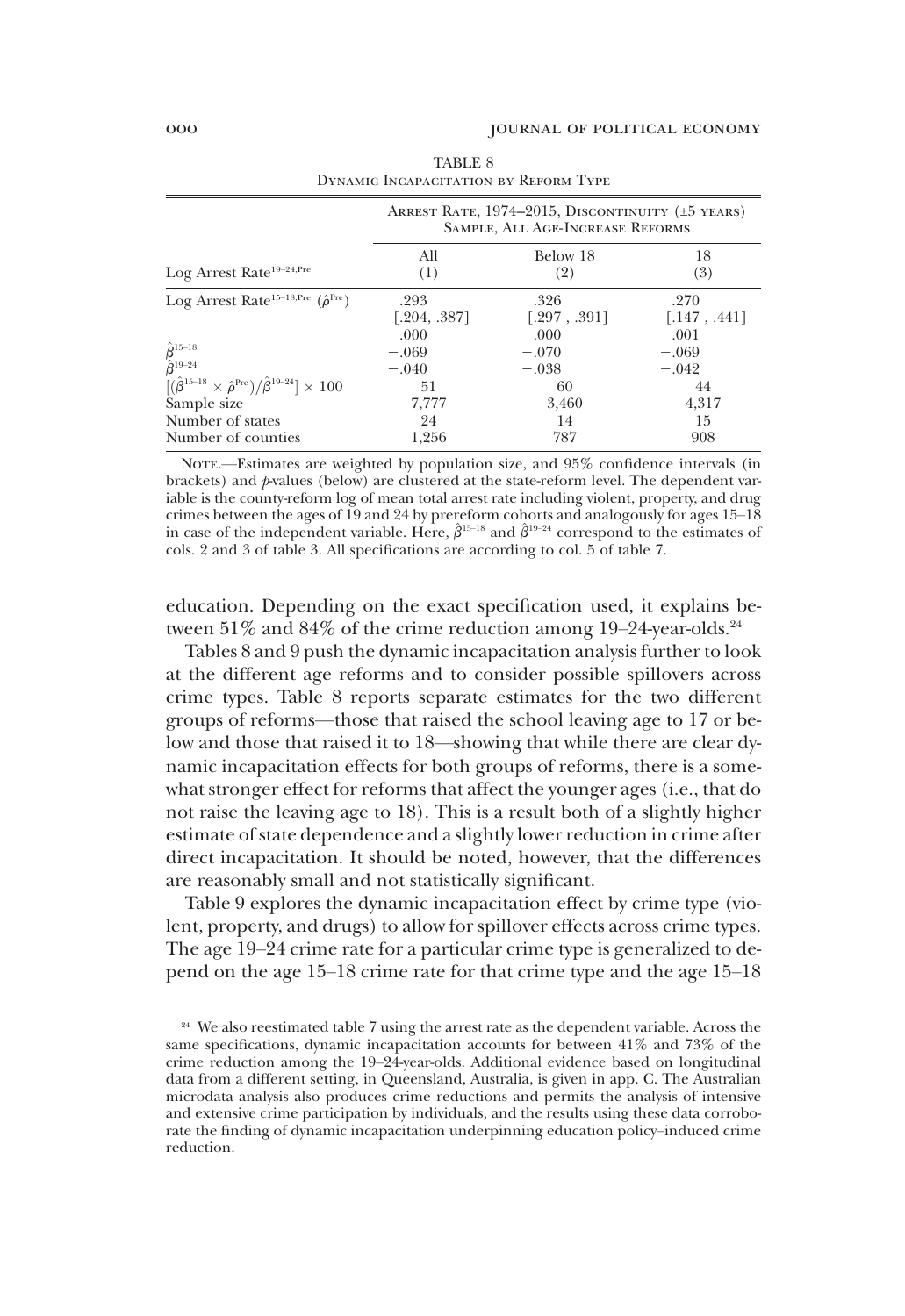|                                                                                                                                | $Rate19-24,Pre$<br>(1) | Log Violent Arrest Log Property Arrest Log Drug Arrest<br>$Rate^{19-24,Pre}$<br>(2) | Rate <sup>19-24, Pre</sup><br>(3)                                                      |
|--------------------------------------------------------------------------------------------------------------------------------|------------------------|-------------------------------------------------------------------------------------|----------------------------------------------------------------------------------------|
| Log Violent Arrest Rate <sup>15-18, Pre</sup>                                                                                  |                        |                                                                                     |                                                                                        |
| $(\hat{\rho}^{\text{Vol,Pre}})$                                                                                                | .237                   | .039                                                                                | .010                                                                                   |
|                                                                                                                                | [.185, .294]           |                                                                                     | $\begin{bmatrix} .012, .069 \end{bmatrix}$ $\begin{bmatrix} -.019, .038 \end{bmatrix}$ |
|                                                                                                                                | .000                   | .008                                                                                | .470                                                                                   |
| Log Property Arrest Rate <sup>15-18, Pre</sup>                                                                                 |                        |                                                                                     |                                                                                        |
| $(\hat{\rho}^{\text{Prop,Pre}})$                                                                                               | .091                   | .292                                                                                | .027                                                                                   |
|                                                                                                                                | [.023, .147]           |                                                                                     | $[-232, .368]$ $[-.090, .119]$                                                         |
|                                                                                                                                | .018                   | .000                                                                                | .642                                                                                   |
| Log Drug Arrest Rate <sup>15-18, Pre</sup>                                                                                     |                        |                                                                                     |                                                                                        |
| $(\hat{\rho}^{\rm Drug,Pre})$                                                                                                  | .017                   | .030                                                                                | .255                                                                                   |
|                                                                                                                                | $[-.020, .060]$        | $[-.001, .064]$                                                                     | [.204, .326]                                                                           |
|                                                                                                                                | .341                   | .055                                                                                | .000                                                                                   |
| $\hat{\hat{\beta}}^{15-18}_{\hat{\hat{\beta}}^{19-24}}$                                                                        | $-.055$                | $-.056$                                                                             | $-.129$                                                                                |
|                                                                                                                                | $-.041$                | $-.040$                                                                             | $-.045$                                                                                |
| $[(\hat{\beta}^{15-18,\text{Viol}} \times \hat{\rho}^{\text{Viol,Pre}})/\hat{\beta}^{19-24}] \times 100$                       | 32                     | 5                                                                                   |                                                                                        |
| $[(\hat{\beta}^{15-18,\text{Prop}} \times \hat{\rho}^{\text{Prop,Pre}})/\hat{\beta}^{19-24}] \times 100$                       | 12                     | 41                                                                                  | 3                                                                                      |
| $\left[\left(\hat{\beta}^{15-18,\text{Drug}} \times \hat{\rho}^{\text{Drug,Pre}}\right)/\hat{\beta}^{19-24}\right] \times 100$ | 5                      | 10                                                                                  | 73                                                                                     |
| Sample size                                                                                                                    | 7,777                  | 7,777                                                                               | 7,777                                                                                  |
| Number of states                                                                                                               | 24                     | 24                                                                                  | 24                                                                                     |
| Number of counties                                                                                                             | 1,256                  | 1,256                                                                               | 1,256                                                                                  |

| TABLE 9                              |  |
|--------------------------------------|--|
| DYNAMIC INCAPACITATION BY CRIME TYPE |  |

NOTE.—Estimates are weighted by population size, and 95% confidence intervals (in brackets) and *p*-values (below) are clustered at state-reform level. The dependent variable is the county-reform log of mean arrest rate for each type of crime (violent, property, and drug) between the ages of 19 and 24 by prereform cohorts and analogously for ages 15–18 in case of the independent variable. Here,  $\hat{\beta}^{15-18}$  and  $\hat{\beta}^{19-24}$  correspond to the estimates of cols. 2–4 of table 4. All specifications are according to col. 5 of table 7.

crime rate for the other crime types. This allows a spillover from youth crime to adult crime across crime types. The dynamic incapacitation effect allowing for these spillovers can then be estimated. Overall, the own-crime type is always the dominant driver of dynamic incapacitation. However, there are differences in the extent of spillover across crime type. The dynamic incapacitation effect is stronger for drug crime, with very small spillover effects onto violent or property crime at an older age, suggesting crime specialization, and weakest for violent crime, where crime trajectories may vary more across crime types as individuals age.<sup>25</sup>

### *C. Cost-Benefit Calculation*

The larger contribution to the crime reduction from dynamic incapacitation as compared with a productivity effect does raise questions regarding whether economic benefits from raising the dropout age outweigh

<sup>&</sup>lt;sup>25</sup> The notion that violent crime may not be the first crime type individuals engage in appears in the life course literature in criminology (see, e.g., the review by Piquero 2008).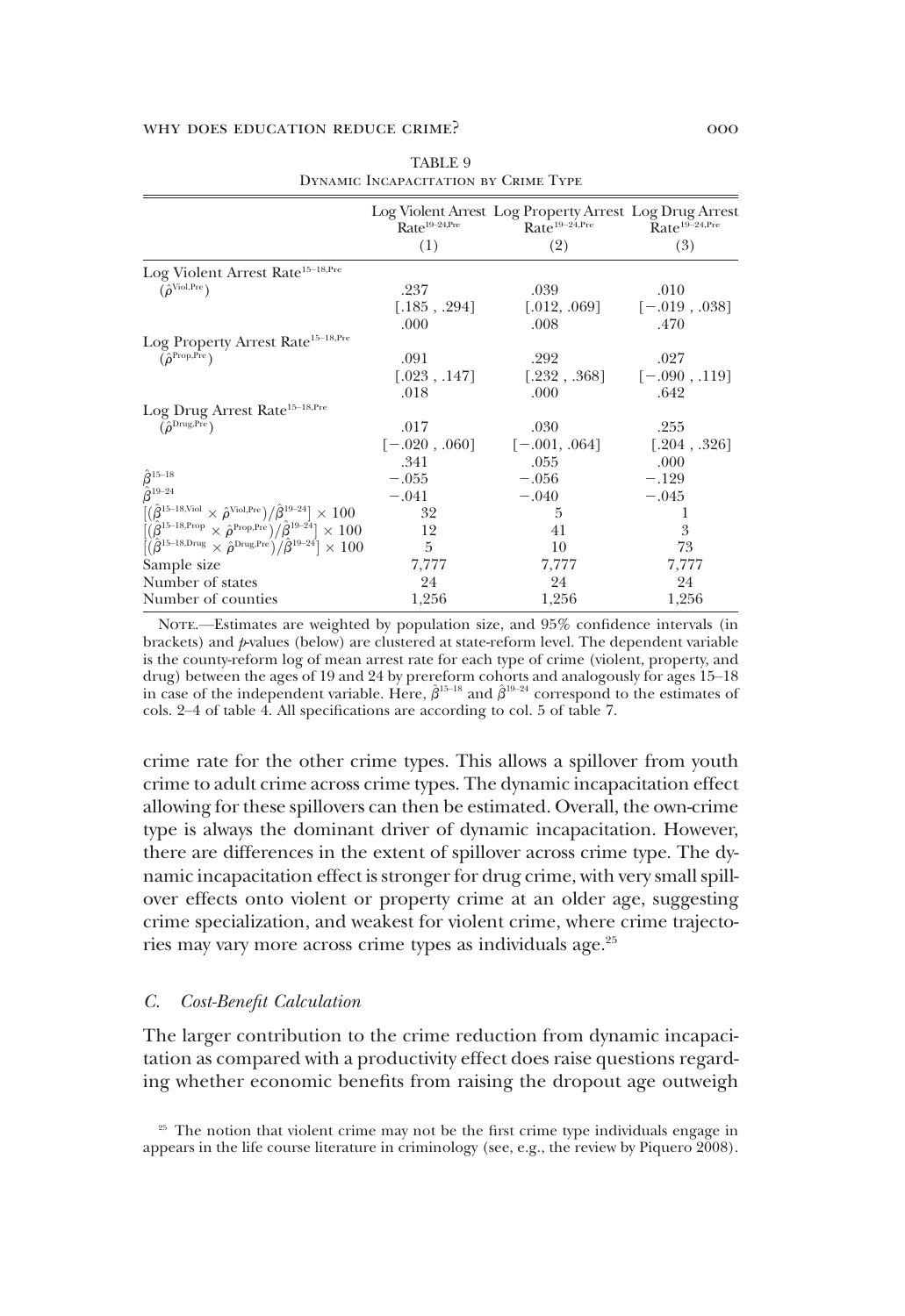costs. Lochner and Moretti's (2004) earlier results showed a significant economic benefit working through the productivity route, but this effect is much more modest for the recent reforms studied here. Table 10 therefore reports cost-benefit calculations on the estimated costs and benefits of the foregone crime using a similar methodology to that of Lochner and Moretti (2004) and also incorporates the costs of keeping students in high school for the additional school years.

By age 18, the policy just about breaks even, as the benefits from reduced crime just outweigh the costs, with the benefit-cost ratio of 1.04 meaning that \$1.04 results from crime reduction compared with each dollar spent on schools and their students in the extra school years. This result is the economic return to the direct incapacitation effect estimated in our analysis. However, because this persists via the state dependence generating dynamic incapacitation, the benefit-cost ratio rises when the crime reductions for the older 19–24 group are factored in. Indeed, when taking into account the effects of dynamic incapacitation for older ages (until age 24), the cost-benefit ratio shows a return of \$2.10 per dollar spent on the policy. Even here, then, this highlights how important the longerterm effects of the policy are to an evaluation of the cost-effectiveness of such education reforms, especially in an environment in which there appear to be scant productivity-enhancing effects from the reforms.

#### VI. Conclusions

By developing a more general way of modeling the impact of school dropout age reforms on crime, this paper presents the first evidence to show that compulsory schooling law reforms not only affect the overall level of crime, but they also reshape crime-age profiles. When placed into a more general modeling strategy than used in existing crime education research, this enables a better understanding of the reasons how and why education causally reduces crime.

Focusing on changes in state laws across the United States since the 1980s, a multiple regression discontinuity framework is used to show that arrest rates for young men fall by around 6%, on average, as a result of these reforms. While there is a larger negative effect for those in the age group that are directly constrained by the reforms—they are kept in school and incapacitated, hence having less time to devote to potential criminal activity—there is also a significant negative effect for those who are no longer directly constrained. The results are consistent with there being both an incapacitation effect and a longer-term beneficial crimereducing effect.

The longer-run crime-reducing effect is interpreted as a dynamic incapacitation effect because further evidence shows that these same reforms had at best very modest effects on average educational attainment and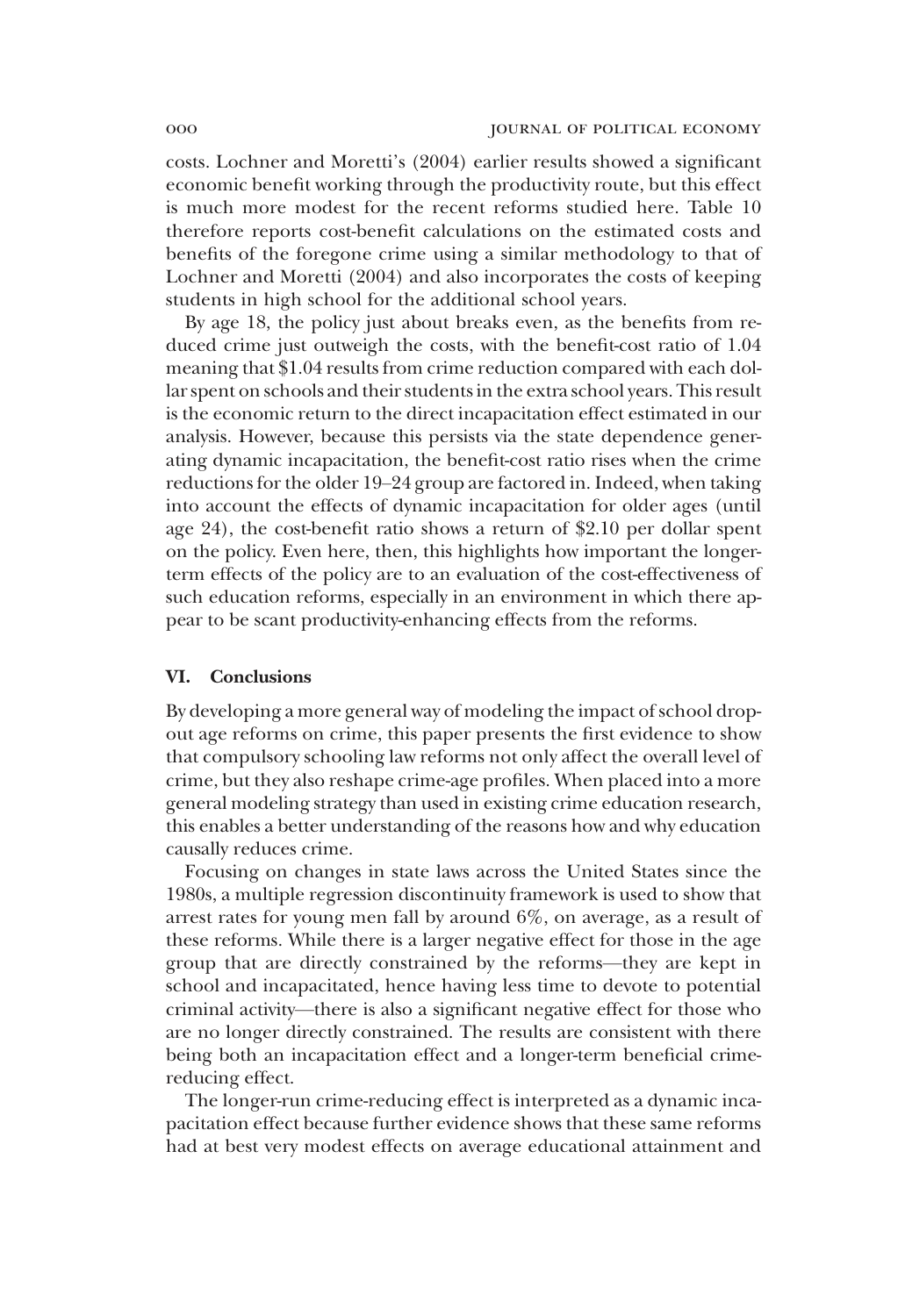|                                                                                                                                                                                                                                                                                                                                                                                                                                                                                                                                                                                                                                                                                                                                                                                                                                                                                    |                                 |                                     |                                                                                                                                                  |                                                  |                                               | COST-BENEFIT ANALYSIS<br>TABLE 10                           |                                                             |                                                              |                                                                 |                                          |                                               |
|------------------------------------------------------------------------------------------------------------------------------------------------------------------------------------------------------------------------------------------------------------------------------------------------------------------------------------------------------------------------------------------------------------------------------------------------------------------------------------------------------------------------------------------------------------------------------------------------------------------------------------------------------------------------------------------------------------------------------------------------------------------------------------------------------------------------------------------------------------------------------------|---------------------------------|-------------------------------------|--------------------------------------------------------------------------------------------------------------------------------------------------|--------------------------------------------------|-----------------------------------------------|-------------------------------------------------------------|-------------------------------------------------------------|--------------------------------------------------------------|-----------------------------------------------------------------|------------------------------------------|-----------------------------------------------|
|                                                                                                                                                                                                                                                                                                                                                                                                                                                                                                                                                                                                                                                                                                                                                                                                                                                                                    | Costs<br>per<br>Grime<br>Victim | Loss per<br>Crime<br>$\circledcirc$ | Property Incarceration<br>Costs per<br>Crime<br>$\widehat{\mathrm{S}}$                                                                           | Costs<br><b>Crime</b><br>Total<br>per<br>$(\pm)$ | Change in<br>Arrests<br>$\widetilde{5}$       | Change in<br>Estimated Estimated<br>Crimes<br>$\widehat{6}$ | Incarcerations<br>Change in<br>Estimated<br>$\widehat{\in}$ | $(6) \times (4)$<br>Benefits<br>$\circledS$                  | Enrollment<br>Change in<br>Estimated<br>School<br>$\widehat{e}$ | $(9) \times$<br>\$3,910<br>Costs<br>(10) | (8)/(10)<br>Benefit,<br>Ratio<br>Cost<br>(11) |
|                                                                                                                                                                                                                                                                                                                                                                                                                                                                                                                                                                                                                                                                                                                                                                                                                                                                                    |                                 |                                     |                                                                                                                                                  |                                                  |                                               |                                                             | A. Ages 15-18                                               |                                                              |                                                                 |                                          |                                               |
| Property crimes<br>Drug crimes <sup>a</sup><br>Total<br>Violent crimes                                                                                                                                                                                                                                                                                                                                                                                                                                                                                                                                                                                                                                                                                                                                                                                                             | 33,406<br>1,653<br>1,004        | ,141<br>135<br>≸                    | 7,399<br>6,431<br>201                                                                                                                            | 40,697<br>7,435<br>941                           | $-22,678$<br>$-18,638$<br>$-13,208$<br>54,524 | $-121,926$<br>$-173,092$<br>$-28,042$<br>$-23,124$          | 26,817<br>$-11,396$<br>$-8,734$<br>-6,687                   | 1,427,852,285<br>114,706,949<br>171,928,858<br>1,141,216,477 | 351,723                                                         | 1,375,236,930                            | 1.04                                          |
|                                                                                                                                                                                                                                                                                                                                                                                                                                                                                                                                                                                                                                                                                                                                                                                                                                                                                    |                                 |                                     |                                                                                                                                                  |                                                  |                                               |                                                             | B. Ages 19-24                                               |                                                              |                                                                 |                                          |                                               |
| Property crimes<br>Violent crimes<br>Drug crimes <sup>a</sup><br>Total                                                                                                                                                                                                                                                                                                                                                                                                                                                                                                                                                                                                                                                                                                                                                                                                             | $33,406$<br>$1,653$             | ,141<br>135<br>≸                    | 7,399<br>6,431<br>201                                                                                                                            | 40,697<br>7,435<br>941                           | 39,919<br>$-12,265$<br>$-12,465$<br>$-15,188$ | $-113,656$<br>$-15,466$<br>-32,247<br>$-65,943$             | $-19,694$<br>$-6,163$<br>$-7,690$<br>$-5,841$               | 152,140,394<br>114,987,276<br>1,463,012,114<br>1,195,884,444 |                                                                 |                                          | 2.10                                          |
| crimes composing each of the categories as weights. Costs of drug crimes are based on the US Department of Justice (2011) victim costs and other crime<br>table 7, scaled using the 1993 population within the age groups. Yearly costs per pupil (3,910) correspond to the average pupil costs (US Department<br>costs, and incarceration costs are scaled in the same way used by Lochner and Moretti (2004). Estimated change in arrests are calculated based on the<br>results from table 4, scaled using 1993 population within the age groups. Estimated crimes and incarcerations are calculated using 2009 clearances rates<br>and conviction to incarceration rates, respectively, for each type of crime. Estimated change in enrolment is calculated using the results from col. 4 of<br>of Education 2016) from 1974 to 2014. All figures are deflated to 1993 dollars |                                 |                                     | Norrs.—Costs of violent and property crimes are weighted averages of the breakdown costs from Lochner and Moretti (2004), using average share of |                                                  |                                               |                                                             |                                                             |                                                              |                                                                 |                                          |                                               |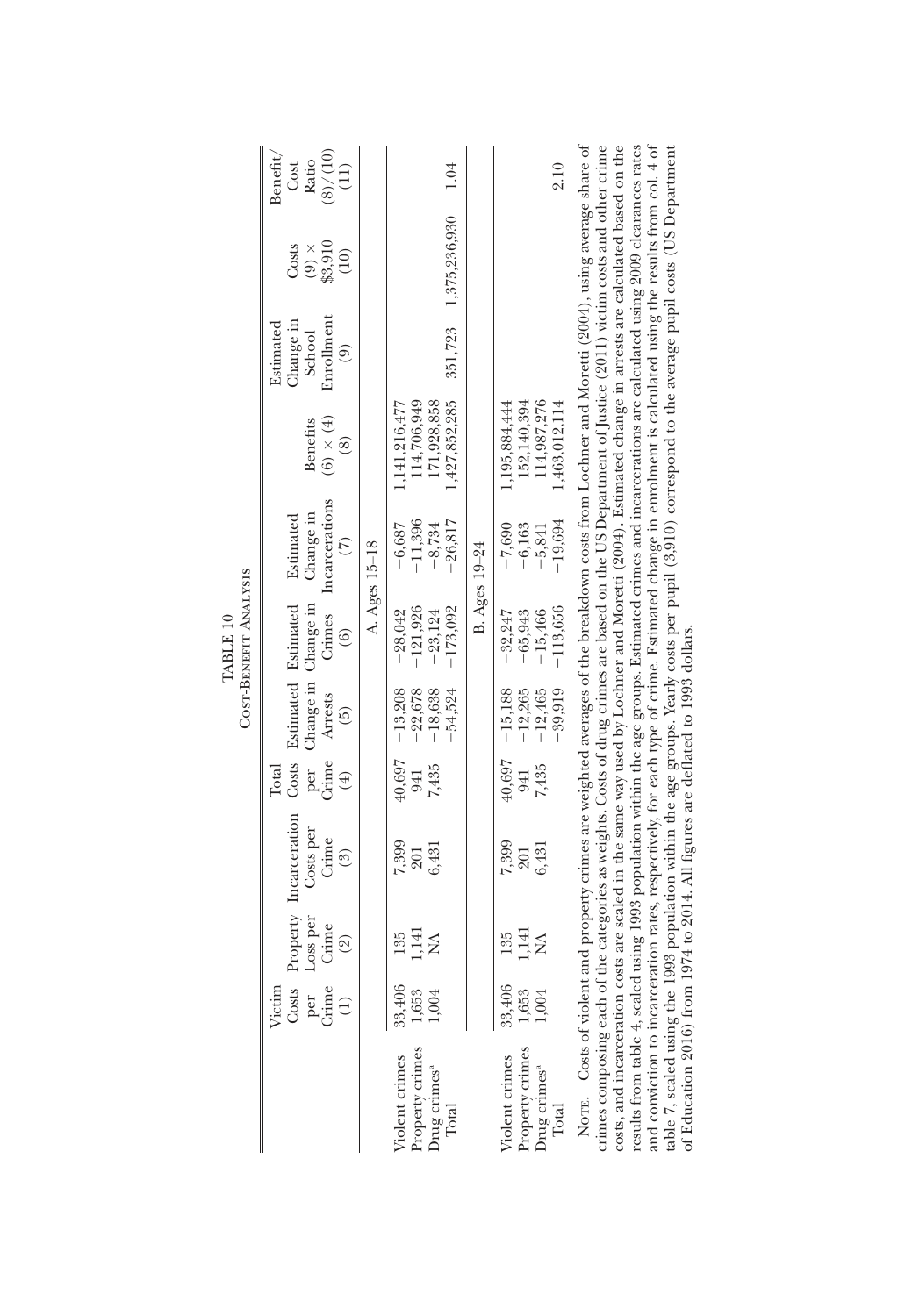wages, though somewhat more substantial effects on high school dropout. The overall evidence of dynamic incapacitation emerges because of state dependence that generates longer-run crime-reducing effects from incapacitation than those occurring just in the incapacitation period itself. This dynamic persistence is important both from the perspective of calculating the social benefits that crime reduction due to CSLs generates and for generating a better understanding of how individual crime dynamics evolve over the life course.

The analysis in this paper is based on panels of cohort-level arrest data rather than individual longitudinal data. This obviously prevents us from directly linking individuals, and so we cannot categorically show that those individuals who had reduced arrest rates during their direct incapacitation are the same individuals who had reduced arrests later in life, which is how we have interpreted our dynamic incapacitation results. However, analysis from the National Longitudinal Study of Youth 1997 (table A10) shows that 46% of all males arrested between the ages of 19 and 24 had already been arrested by age 18. Indeed, for those males who report being first arrested between the ages of 16 and 18—the age group affected by the reforms in this paper—52% are subsequently arrested when aged 19–24, while those not arrested at that point have a 26% probability of being arrested later. Furthermore, the importance of early-age arrests is much stronger for high school dropouts who are the likely compliers in our analysis of CSL changes. These results point to strong dependence between criminality at a formative age and later crime involvement and are consistent with the interpretation we have given to the results. We also consider it a major strength of this paper that it has a comparatively large set of policy changes to identify the causal effects. This contrasts with other settings where one typically might have access to individual-level data but with only a single policy reform.

#### References

- Acemoglu, D., and J. Angrist. 2001. "How Large Are Human Capital Externalities? Evidence from Compulsory Schooling Laws." In *NBER Macroeconomics Annual 2000*, edited by B. Bernanke and K. Rogoff. Cambridge, MA: MIT Press.
- Aizer, A., and J. Doyle. 2015. "Juvenile Incarceration, Human Capital, and Future Crime: Evidence from Randomly Assigned Judges." *Q.J.E.* 130:759–804.
- Anderson, D. 2014. "In School and Out of Trouble? The Minimum Dropout Age and Juvenile Crime." *Rev. Econ. and Statis.* 96:318–31.
- Becker, G. 1968. "Crime and Punishment: An Economic Approach." *J.P.E.* 76:169–217.
- Bell, B., A., Bindler, and S. Machin. 2018. "Crime Scars: Recessions and the Making of Career Criminals." *Rev. Econ. and Statis.* 100:392–404.
- Bell, B., R. Costa, and S. Machin. 2016. "Crime, Compulsory Schooling Laws and Education." *Econ. Educ. Rev.* 54:214–26.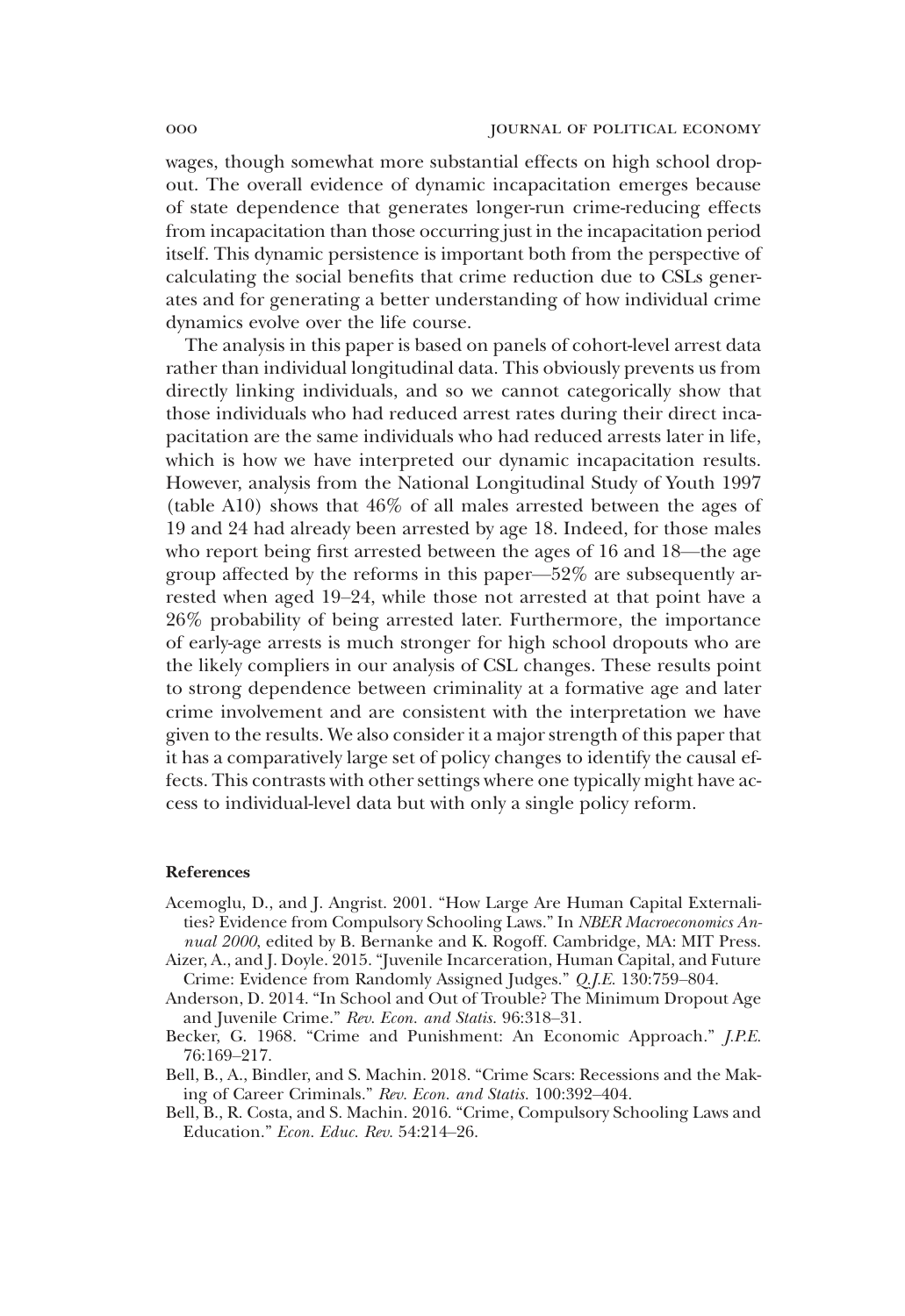- Billings, S., D. Deming, and J. Rockoff. 2014. "School Segregation, Educational Attainment, and Crime: Evidence from the End of Busing in Charlotte-Mecklenburg." *Q.J.E.* 129:435–76.
- Billings, S., D. Deming, and S. Ross. 2019. "Partners in Crime." *American Econ. J. Appl. Econ.* 11:126–50.
- Calonico, S., M. Cattaneo, and R. Titiunik. 2014. "Robust Nonparametric Confidence Intervals for Regression-Discontinuity Designs." *Econometrica* 82:2295– 326.
- Card, D. 1999. "The Causal Effect of Education on Earnings." In *Handbook of Labor Economics*, edited by O. Ashenfelter and D. Card. Amsterdam: Elsevier.
- Card, D., and A. Krueger. 1992. "Does School Quality Matter? Returns to Education and the Characteristics of Public Schools in the United States." *J.P.E.* 100:1–40.
- Chan, S. 2012. "Not Until You're Older: The Minimum Dropout Age and the Crime-Age Profile." PhD diss., Boston Coll., Chestnut Hill, MA.
- Cohen, L., and B. Vila. 1996. "Self-Control and Social Control: An Exposition of the Gottfredson-Hirschi/Sampson-Laub Debate." *Studies Crime and Crime Prevention* 5:125–50.
- Deming, D. 2011. "Better Schools, Less Crime?" *Q.J.E.* 126:2063–115.
- Ehrlich, I. 1973. "Participation in Illegitimate Activities: A Theoretical and Empirical Investigation." *J.P.E.* 81:521–65.
- Gelman, A., and G. Imbens. 2019. "Why High-Order Polynomials Should Not Be Used in Regression Discontinuity Designs." *J. Bus. and Econ. Statis.* 37:447–56.
- Goldin, C., and L. Katz. 2008. *The Race Between Education and Technology*. Cambridge, MA: Harvard Univ. Press.
- Greenberg, D. 1985. "Age, Crime and Social Explanation." *American J. Sociology* 91:1–21.
- Grogger, J. 1998. "Market Wages and Youth Crime." *J. Labor Econ.* 16:756–91.
- Hansen, K. 2003. "Education and the Crime-Age Profile." *British J. Criminology* 43:141–68.
- Hirschi, T., and M. Gottfredsson. 1983. "Age and the Explanation of Crime." *American J. Sociology* 89:552–84.
- Hjalmarsson, R., H. Holmlund, and M. Lindquist. 2015. "The Effect of Education on Criminal Convictions and Incarceration: Causal Evidence from Micro-Data." *Econ. J.* 125:1290–326.
- Imbens, G., and T. Lemieux. 2008. "Regression Discontinuity Designs: A Guide to Practice." *J. Econometrics* 142:615–35.
- Jacob, B., and L. Lefgren. 2003. "Are Idle Hands the Devil's Workshop? Incapacitation, Concentration and Juvenile Crime." *A.E.R.* 93:1560–77.
- Landersø, R., H. Nielsen, and M. Simonsen. 2017. "School Starting Age and the Crime-Age Profile." *Econ. J.* 127:1096–118.
- Lee, D., and T. Lemieux. 2010. "Regression Discontinuity Designs in Economics." *J. Econ. Literature* 48:281–355.
- Levitt, S. 1997. "Using Electoral Cycles in Police Hiring to Estimate the Effect of Police on Crime." *A.E.R.* 87:270–90.
- Lochner, L. 2004. "Education, Work and Crime: A Human Capital Approach." *Internat. Econ. Rev.* 45:811–43.
- ———. 2011. "Non-Production Benefits of Education: Crime, Health, and Good Citizenship." In *Handbook of the Economics of Education*, vol. 4, edited by E. Hanushek, S. Machin, and L. Woessmann. Amsterdam: Elsevier.
- Lochner, L., and E. Moretti. 2004. "The Effect of Education on Crime: Evidence from Prison Inmates, Arrests and Self-Reports." *A.E.R.* 94:155–89.